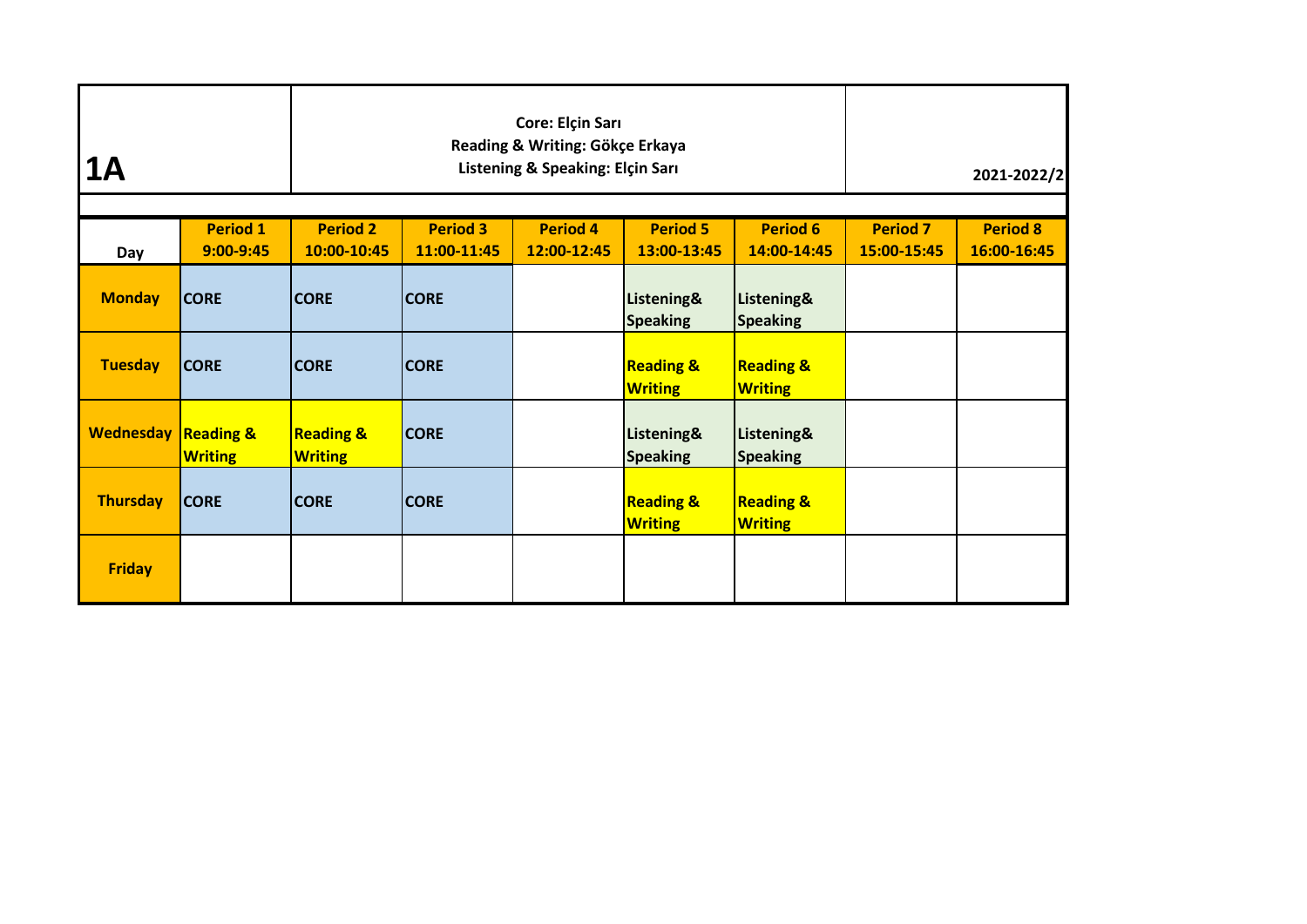| <b>1B</b>                      |                                  |                                        | Core: Gökçe Erkaya<br>Reading & Writing: Elçin Sarı<br>Listening & Speaking: Gökçe Erkaya |                                        | 2021-2022/2                            |  |  |
|--------------------------------|----------------------------------|----------------------------------------|-------------------------------------------------------------------------------------------|----------------------------------------|----------------------------------------|--|--|
| Day                            | <b>Period 1</b><br>$9:00 - 9:45$ | <b>Period 2</b><br>10:00-10:45         | <b>Period 3</b><br>11:00-11:45                                                            | <b>Period 7</b><br>15:00-15:45         | <b>Period 8</b><br>16:00-16:45         |  |  |
| <b>Monday</b>                  | <b>CORE</b>                      | <b>CORE</b>                            | <b>CORE</b>                                                                               | Listening&<br><b>Speaking</b>          | Listening&<br><b>Speaking</b>          |  |  |
| <b>Tuesday</b>                 | <b>CORE</b>                      | <b>CORE</b>                            | <b>CORE</b>                                                                               | <b>Reading &amp;</b><br><b>Writing</b> | <b>Reading &amp;</b><br><b>Writing</b> |  |  |
| <b>Wednesday Reading &amp;</b> | <b>Writing</b>                   | <b>Reading &amp;</b><br><b>Writing</b> | <b>CORE</b>                                                                               | Listening&<br><b>Speaking</b>          | Listening&<br><b>Speaking</b>          |  |  |
| <b>Thursday</b>                | <b>CORE</b>                      | <b>CORE</b>                            | <b>CORE</b>                                                                               | <b>Reading &amp;</b><br><b>Writing</b> | <b>Reading &amp;</b><br><b>Writing</b> |  |  |
| <b>Friday</b>                  |                                  |                                        |                                                                                           |                                        |                                        |  |  |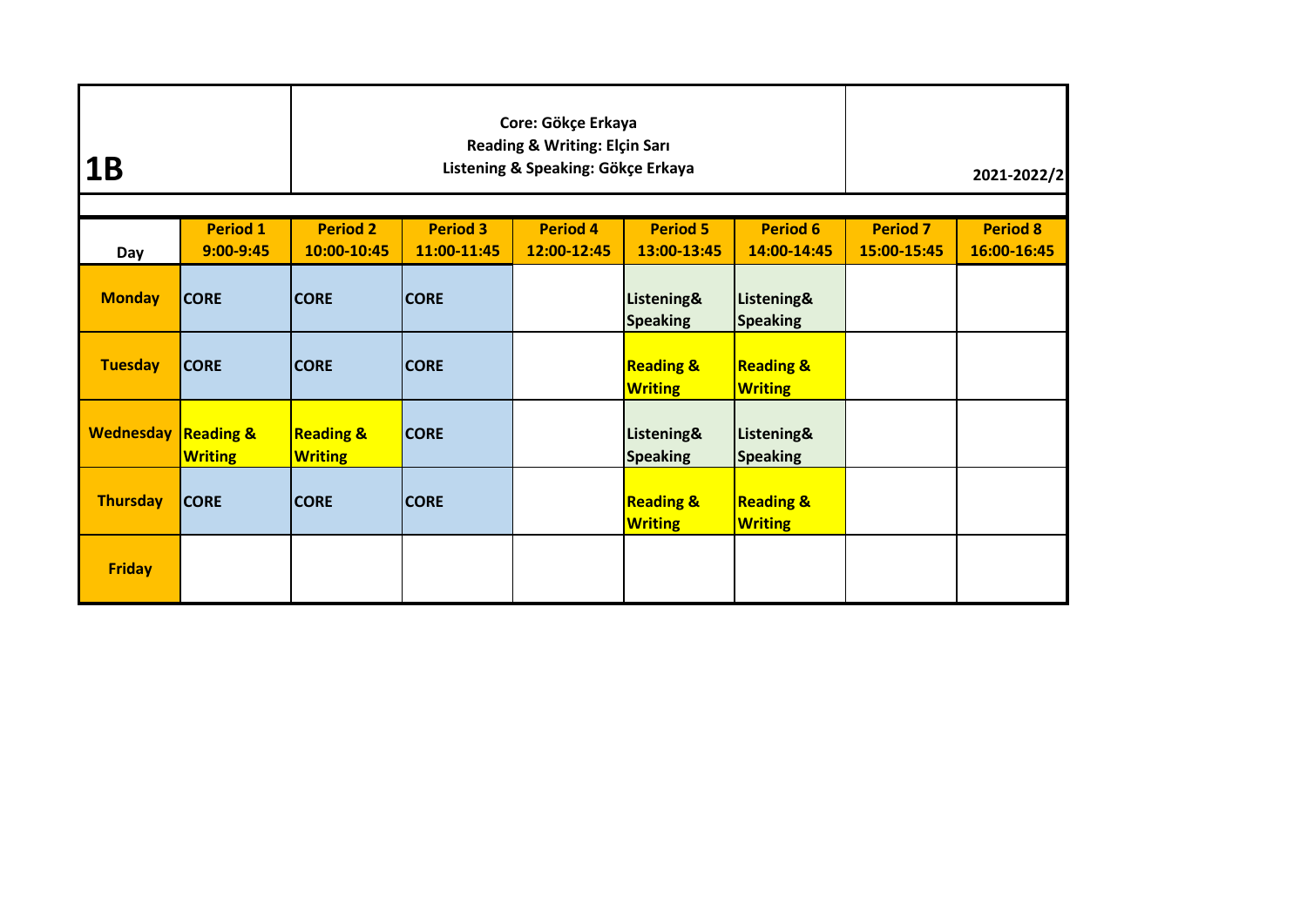| 1 <sup>C</sup>                 |                              |                                        | Core: Özgür Bekbaş<br>Reading & Writing: Selin Şenay<br>Listening & Speaking: Özgür Bekbaş |                                        | 2021-2022/2                            |  |  |
|--------------------------------|------------------------------|----------------------------------------|--------------------------------------------------------------------------------------------|----------------------------------------|----------------------------------------|--|--|
| Day                            | <b>Period 1</b><br>9:00-9:45 | <b>Period 2</b><br>10:00-10:45         | <b>Period 3</b><br>11:00-11:45                                                             | <b>Period 7</b><br>15:00-15:45         | <b>Period 8</b><br>16:00-16:45         |  |  |
| <b>Monday</b>                  | <b>CORE</b>                  | <b>CORE</b>                            | <b>CORE</b>                                                                                | Listening&<br><b>Speaking</b>          | Listening&<br><b>Speaking</b>          |  |  |
| <b>Tuesday</b>                 | <b>CORE</b>                  | <b>CORE</b>                            | <b>CORE</b>                                                                                | <b>Reading &amp;</b><br><b>Writing</b> | <b>Reading &amp;</b><br><b>Writing</b> |  |  |
| <b>Wednesday Reading &amp;</b> | <b>Writing</b>               | <b>Reading &amp;</b><br><b>Writing</b> | <b>CORE</b>                                                                                | Listening&<br><b>Speaking</b>          | Listening&<br><b>Speaking</b>          |  |  |
| <b>Thursday</b>                | <b>CORE</b>                  | <b>CORE</b>                            | <b>CORE</b>                                                                                | <b>Reading &amp;</b><br><b>Writing</b> | <b>Reading &amp;</b><br><b>Writing</b> |  |  |
| <b>Friday</b>                  |                              |                                        |                                                                                            |                                        |                                        |  |  |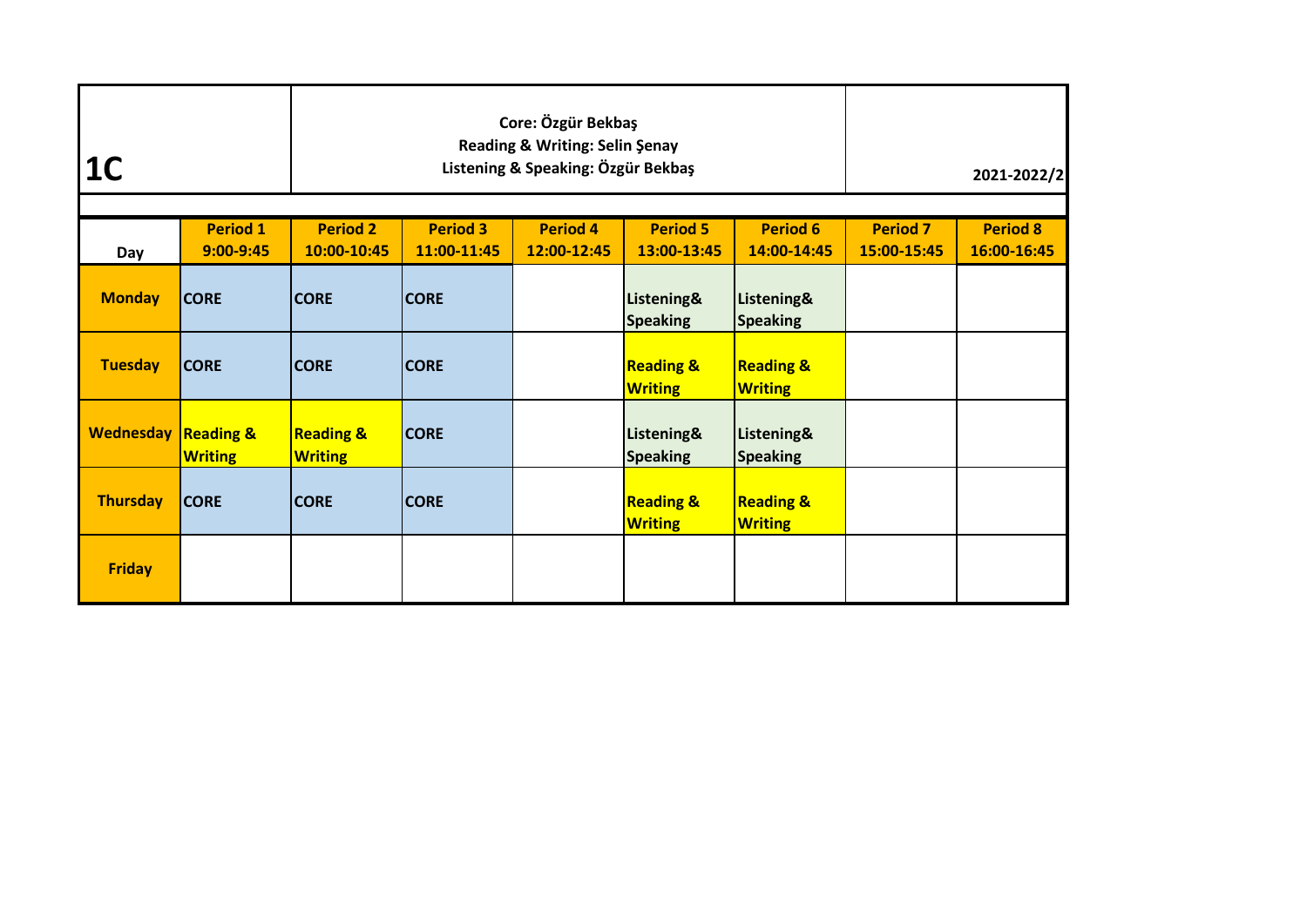| 1D                             |                                  |                                        | <b>Core: Selçuk Akbulut</b><br>Reading & Writing: Özgür Bekbaş<br>Listening & Speaking: Selçuk Akbulut |                                        | 2021-2022/2                            |  |  |
|--------------------------------|----------------------------------|----------------------------------------|--------------------------------------------------------------------------------------------------------|----------------------------------------|----------------------------------------|--|--|
| Day                            | <b>Period 1</b><br>$9:00 - 9:45$ | <b>Period 2</b><br>10:00-10:45         | <b>Period 3</b><br>11:00-11:45                                                                         | <b>Period 7</b><br>15:00-15:45         | <b>Period 8</b><br>16:00-16:45         |  |  |
| <b>Monday</b>                  | <b>CORE</b>                      | <b>CORE</b>                            | <b>CORE</b>                                                                                            | Listening&<br><b>Speaking</b>          | Listening&<br><b>Speaking</b>          |  |  |
| <b>Tuesday</b>                 | <b>CORE</b>                      | <b>CORE</b>                            | <b>CORE</b>                                                                                            | <b>Reading &amp;</b><br><b>Writing</b> | <b>Reading &amp;</b><br><b>Writing</b> |  |  |
| <b>Wednesday Reading &amp;</b> | <b>Writing</b>                   | <b>Reading &amp;</b><br><b>Writing</b> | <b>CORE</b>                                                                                            | Listening&<br><b>Speaking</b>          | Listening&<br><b>Speaking</b>          |  |  |
| <b>Thursday</b>                | <b>CORE</b>                      | <b>CORE</b>                            | <b>CORE</b>                                                                                            | <b>Reading &amp;</b><br><b>Writing</b> | <b>Reading &amp;</b><br><b>Writing</b> |  |  |
| <b>Friday</b>                  |                                  |                                        |                                                                                                        |                                        |                                        |  |  |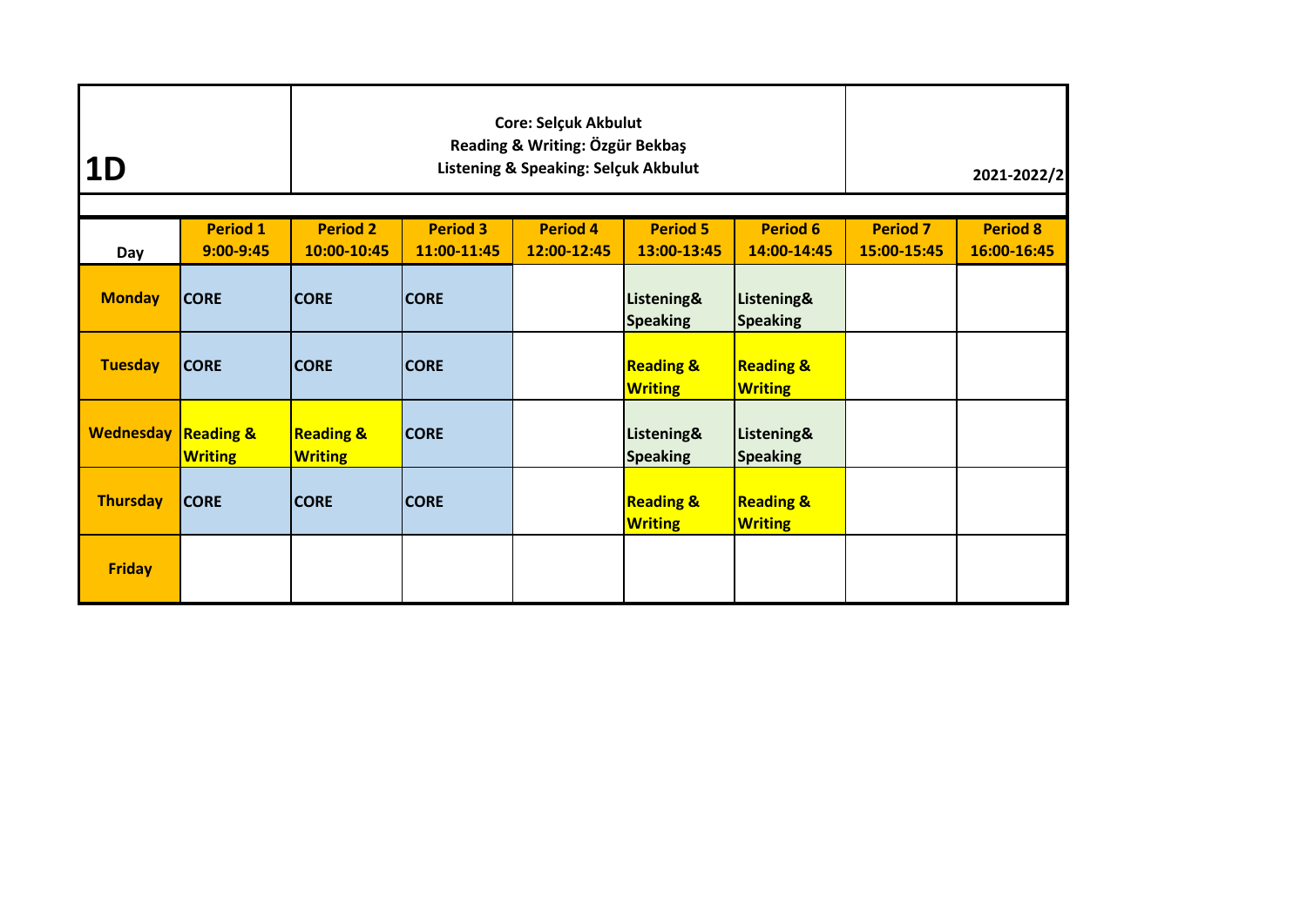| <b>1E</b>        |                                        |                                        | Core: Selin Şenay<br><b>Reading &amp; Writing: Selçuk Akbulut</b><br>Listening & Speaking: Selin Şenay |                                        | 2021-2022/2                            |  |  |
|------------------|----------------------------------------|----------------------------------------|--------------------------------------------------------------------------------------------------------|----------------------------------------|----------------------------------------|--|--|
| Day              | <b>Period 1</b><br>$9:00 - 9:45$       | <b>Period 2</b><br>10:00-10:45         | <b>Period 3</b><br>11:00-11:45                                                                         | <b>Period 7</b><br>15:00-15:45         | <b>Period 8</b><br>16:00-16:45         |  |  |
| <b>Monday</b>    | <b>CORE</b>                            | <b>CORE</b>                            | <b>CORE</b>                                                                                            | Listening&<br><b>Speaking</b>          | Listening&<br><b>Speaking</b>          |  |  |
| <b>Tuesday</b>   | <b>CORE</b>                            | <b>CORE</b>                            | <b>CORE</b>                                                                                            | <b>Reading &amp;</b><br><b>Writing</b> | <b>Reading &amp;</b><br><b>Writing</b> |  |  |
| <b>Wednesday</b> | <b>Reading &amp;</b><br><b>Writing</b> | <b>Reading &amp;</b><br><b>Writing</b> | <b>CORE</b>                                                                                            | Listening&<br><b>Speaking</b>          | Listening&<br><b>Speaking</b>          |  |  |
| <b>Thursday</b>  | <b>CORE</b>                            | <b>CORE</b>                            | <b>CORE</b>                                                                                            | <b>Reading &amp;</b><br><b>Writing</b> | <b>Reading &amp;</b><br><b>Writing</b> |  |  |
| <b>Friday</b>    |                                        |                                        |                                                                                                        |                                        |                                        |  |  |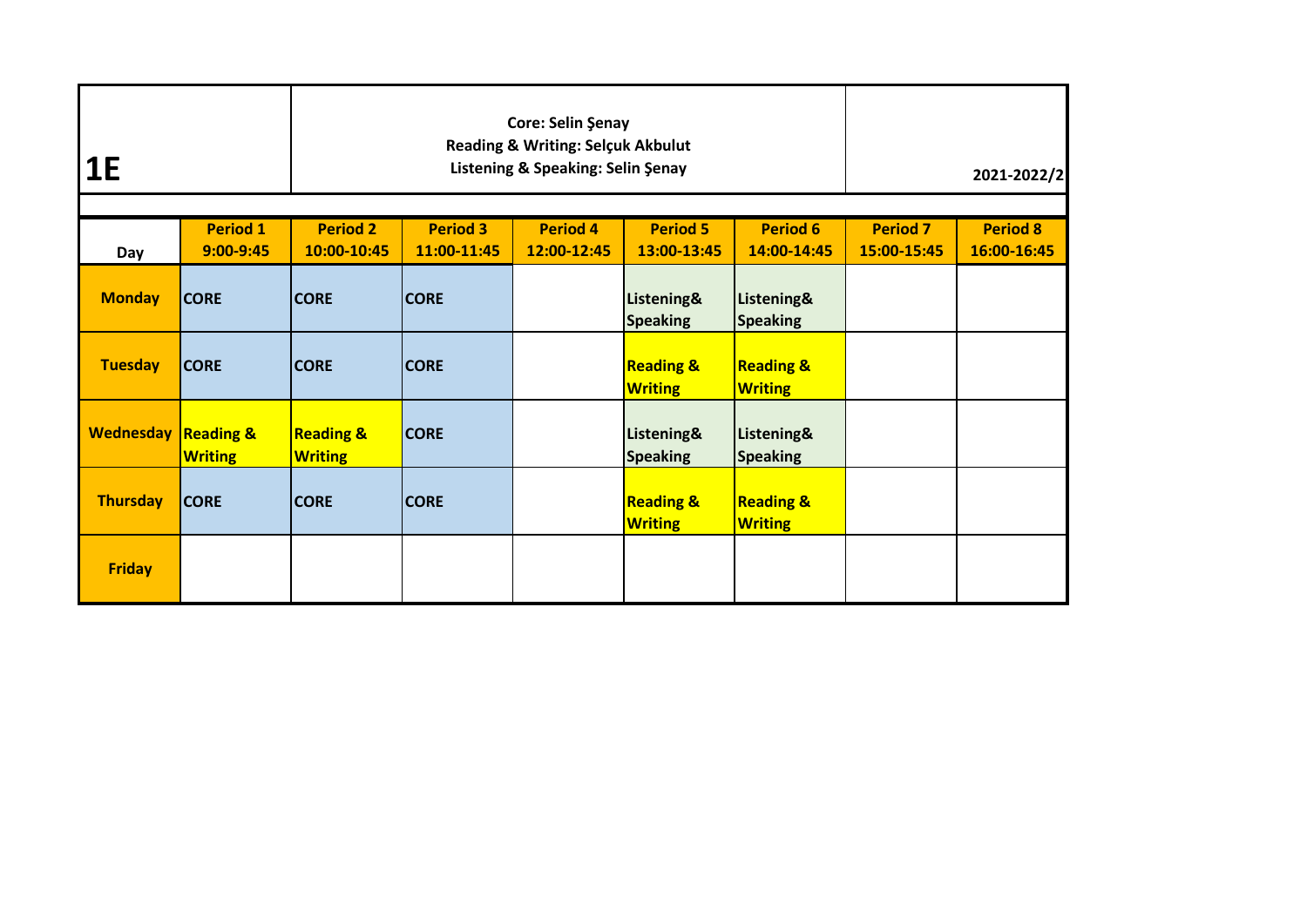| 1F                          |                 |                 |                 | Core:<br><b>Reading &amp; Writing:</b><br><b>Listening &amp; Speaking:</b> |                 |                 | 2021-2022/2<br><b>Period 7</b><br><b>Period 8</b><br>15:00-15:45<br>16:00-16:45 |  |
|-----------------------------|-----------------|-----------------|-----------------|----------------------------------------------------------------------------|-----------------|-----------------|---------------------------------------------------------------------------------|--|
|                             | <b>Period 1</b> | <b>Period 2</b> | <b>Period 3</b> | <b>Period 4</b>                                                            | <b>Period 5</b> | <b>Period 6</b> |                                                                                 |  |
| <b>Day</b><br><b>Monday</b> | $9:00 - 9:45$   | 10:00-10:45     | 11:00-11:45     | 12:00-12:45                                                                | 13:00-13:45     | 14:00-14:45     |                                                                                 |  |
| <b>Tuesday</b>              |                 |                 |                 |                                                                            |                 |                 |                                                                                 |  |
| <b>Wednesday</b>            |                 |                 |                 |                                                                            |                 |                 |                                                                                 |  |
| <b>Thursday</b>             |                 |                 |                 |                                                                            |                 |                 |                                                                                 |  |
| <b>Friday</b>               |                 |                 |                 |                                                                            |                 |                 |                                                                                 |  |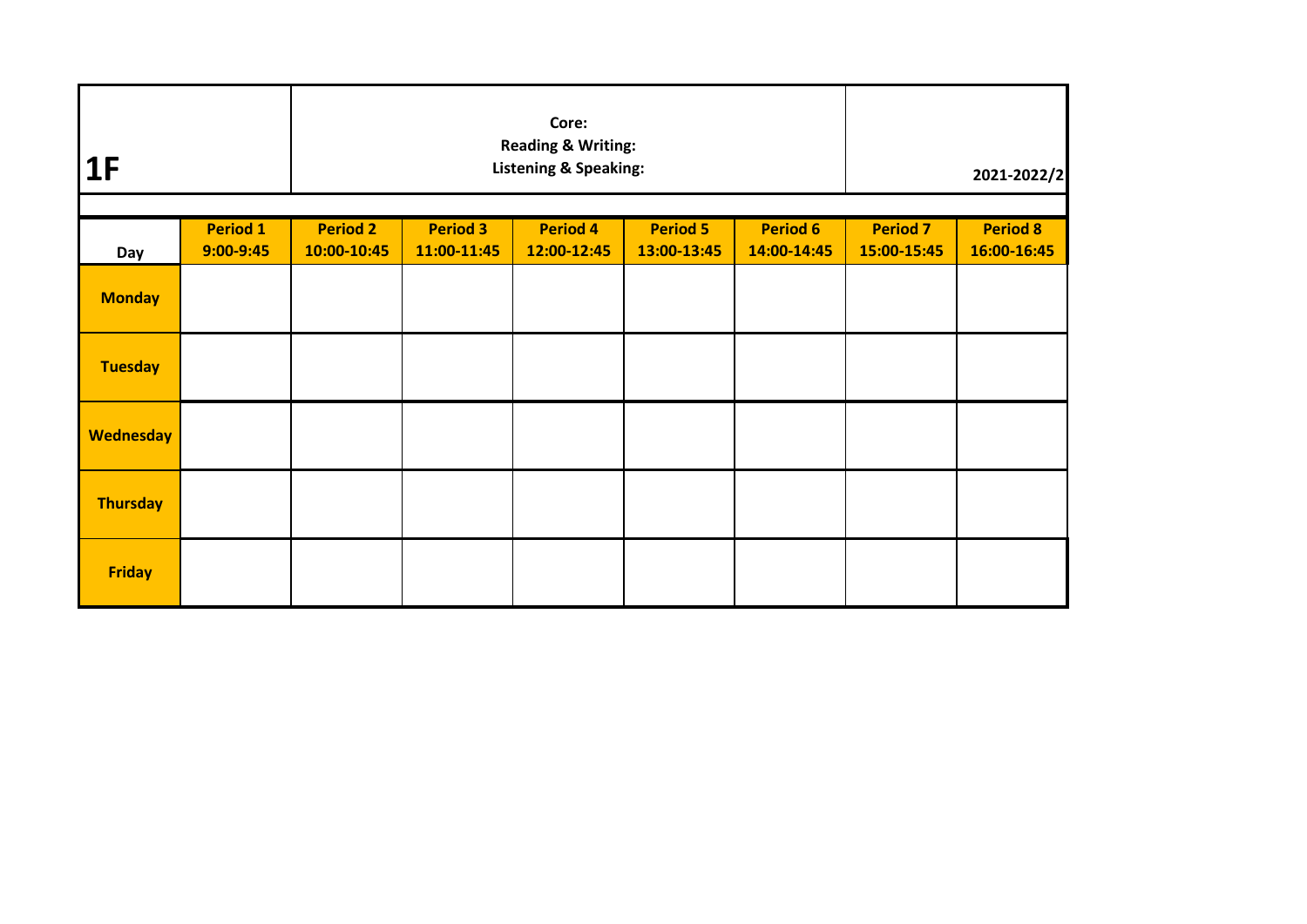| 1G                             |                              |                                        | Core: Zeynep Seçil Sarıoğlu<br><b>Reading &amp; Writing: Emre Toprak</b><br>Listening & Speaking: Zeynep Seçil Sarıoğlu |                                        | 2021-2022/2                            |  |  |
|--------------------------------|------------------------------|----------------------------------------|-------------------------------------------------------------------------------------------------------------------------|----------------------------------------|----------------------------------------|--|--|
| Day                            | <b>Period 1</b><br>9:00-9:45 | <b>Period 2</b><br>10:00-10:45         | <b>Period 3</b><br>11:00-11:45                                                                                          | <b>Period 7</b><br>15:00-15:45         | <b>Period 8</b><br>16:00-16:45         |  |  |
| <b>Monday</b>                  | <b>CORE</b>                  | <b>CORE</b>                            | <b>CORE</b>                                                                                                             | Listening&<br><b>Speaking</b>          | Listening&<br><b>Speaking</b>          |  |  |
| <b>Tuesday</b>                 | <b>CORE</b>                  | <b>CORE</b>                            | <b>CORE</b>                                                                                                             | <b>Reading &amp;</b><br><b>Writing</b> | <b>Reading &amp;</b><br><b>Writing</b> |  |  |
| <b>Wednesday Reading &amp;</b> | <b>Writing</b>               | <b>Reading &amp;</b><br><b>Writing</b> | <b>CORE</b>                                                                                                             | Listening&<br><b>Speaking</b>          | Listening&<br><b>Speaking</b>          |  |  |
| <b>Thursday</b>                | <b>CORE</b>                  | <b>CORE</b>                            | <b>CORE</b>                                                                                                             | <b>Reading &amp;</b><br><b>Writing</b> | <b>Reading &amp;</b><br><b>Writing</b> |  |  |
| <b>Friday</b>                  |                              |                                        |                                                                                                                         |                                        |                                        |  |  |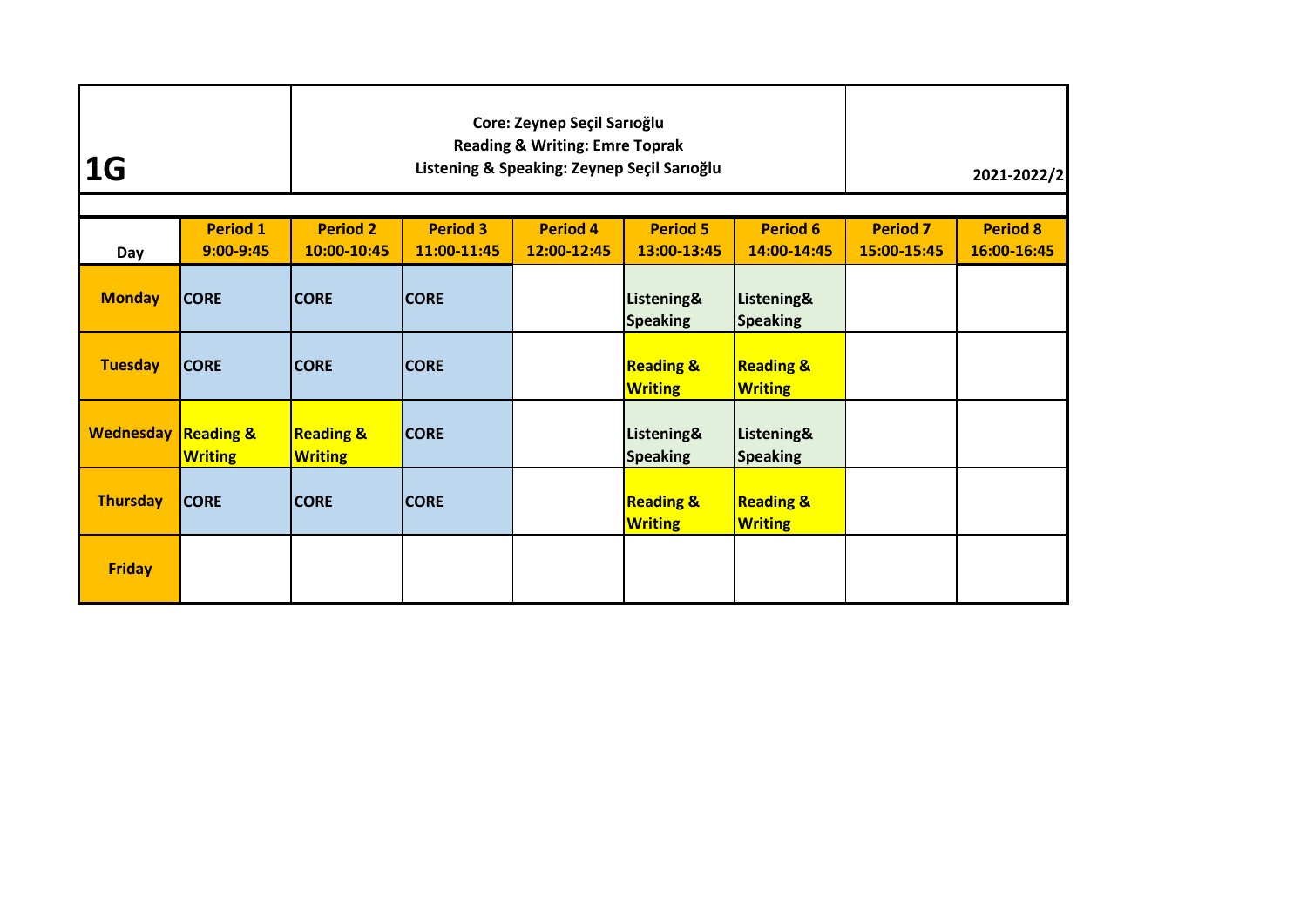| 1 <sub>H</sub>                 |                                  |                                        | <b>Core: Emre Toprak</b><br>Reading & Writing: Zeynep Seçil Sarıoğlu<br><b>Listening &amp; Speaking: Emre Toprak</b> |                                        | 2021-2022/2                            |  |  |
|--------------------------------|----------------------------------|----------------------------------------|----------------------------------------------------------------------------------------------------------------------|----------------------------------------|----------------------------------------|--|--|
| Day                            | <b>Period 1</b><br>$9:00 - 9:45$ | <b>Period 2</b><br>10:00-10:45         | <b>Period 3</b><br>11:00-11:45                                                                                       | <b>Period 7</b><br>15:00-15:45         | <b>Period 8</b><br>16:00-16:45         |  |  |
| <b>Monday</b>                  | <b>CORE</b>                      | <b>CORE</b>                            | <b>CORE</b>                                                                                                          | Listening&<br><b>Speaking</b>          | Listening&<br><b>Speaking</b>          |  |  |
| <b>Tuesday</b>                 | <b>CORE</b>                      | <b>CORE</b>                            | <b>CORE</b>                                                                                                          | <b>Reading &amp;</b><br><b>Writing</b> | <b>Reading &amp;</b><br><b>Writing</b> |  |  |
| <b>Wednesday Reading &amp;</b> | <b>Writing</b>                   | <b>Reading &amp;</b><br><b>Writing</b> | <b>CORE</b>                                                                                                          | Listening&<br><b>Speaking</b>          | Listening&<br><b>Speaking</b>          |  |  |
| <b>Thursday</b>                | <b>CORE</b>                      | <b>CORE</b>                            | <b>CORE</b>                                                                                                          | <b>Reading &amp;</b><br><b>Writing</b> | <b>Reading &amp;</b><br><b>Writing</b> |  |  |
| <b>Friday</b>                  |                                  |                                        |                                                                                                                      |                                        |                                        |  |  |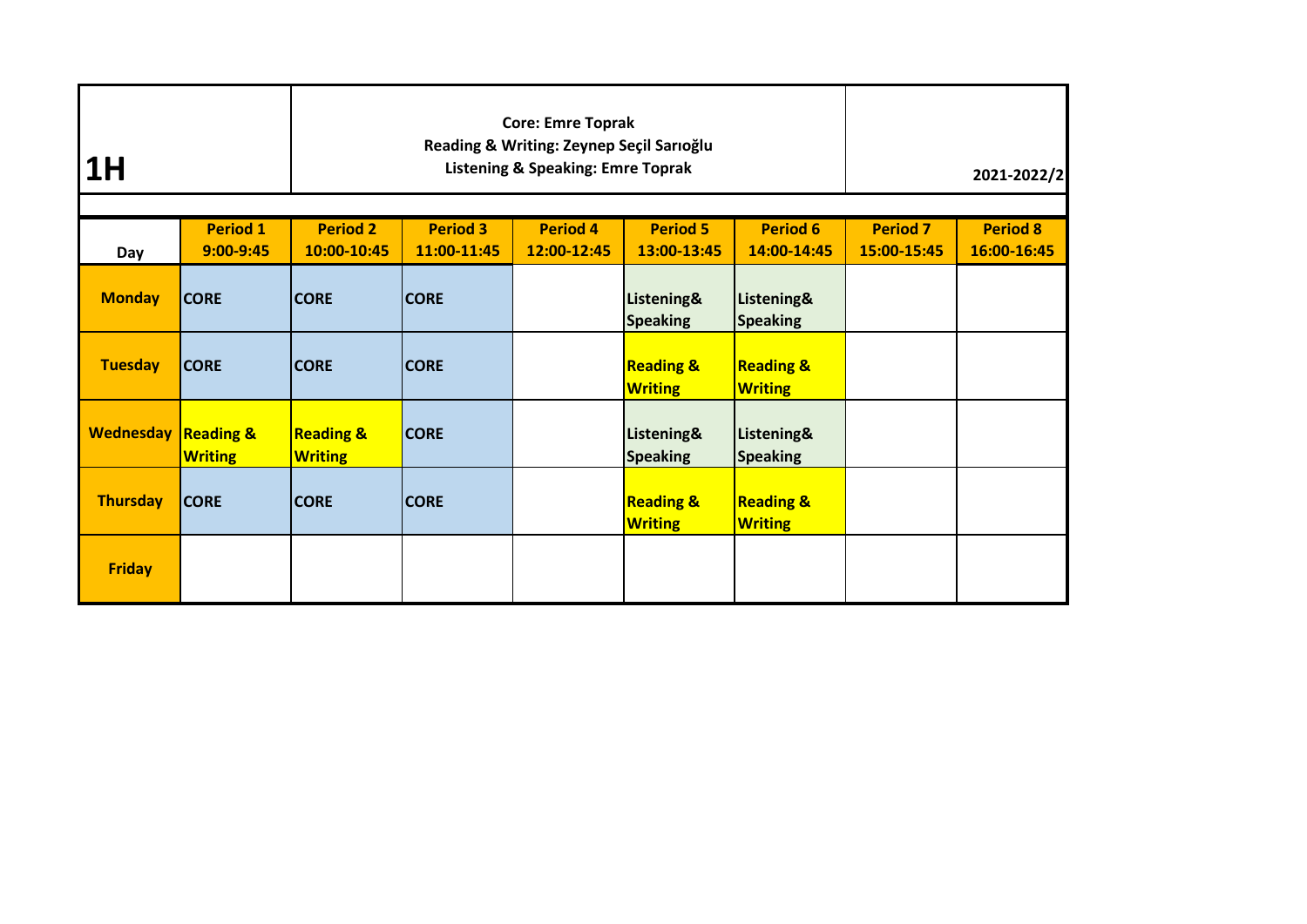|                                |                                  |                                        | <b>Core: Gillian Hamilton</b><br>Reading & Writing: Seçil Ersan<br>Listening & Speaking: Gillian Hamilton |                                        | 2021-2022/2                            |  |  |
|--------------------------------|----------------------------------|----------------------------------------|-----------------------------------------------------------------------------------------------------------|----------------------------------------|----------------------------------------|--|--|
| Day                            | <b>Period 1</b><br>$9:00 - 9:45$ | <b>Period 2</b><br>10:00-10:45         | <b>Period 3</b><br>11:00-11:45                                                                            | <b>Period 7</b><br>15:00-15:45         | <b>Period 8</b><br>16:00-16:45         |  |  |
| <b>Monday</b>                  | <b>CORE</b>                      | <b>CORE</b>                            | <b>CORE</b>                                                                                               | Listening&<br><b>Speaking</b>          | Listening&<br><b>Speaking</b>          |  |  |
| <b>Tuesday</b>                 | <b>CORE</b>                      | <b>CORE</b>                            | <b>CORE</b>                                                                                               | <b>Reading &amp;</b><br><b>Writing</b> | <b>Reading &amp;</b><br><b>Writing</b> |  |  |
| <b>Wednesday Reading &amp;</b> | <b>Writing</b>                   | <b>Reading &amp;</b><br><b>Writing</b> | <b>CORE</b>                                                                                               | Listening&<br><b>Speaking</b>          | Listening&<br><b>Speaking</b>          |  |  |
| <b>Thursday</b>                | <b>CORE</b>                      | <b>CORE</b>                            | <b>CORE</b>                                                                                               | <b>Reading &amp;</b><br><b>Writing</b> | <b>Reading &amp;</b><br><b>Writing</b> |  |  |
| <b>Friday</b>                  |                                  |                                        |                                                                                                           |                                        |                                        |  |  |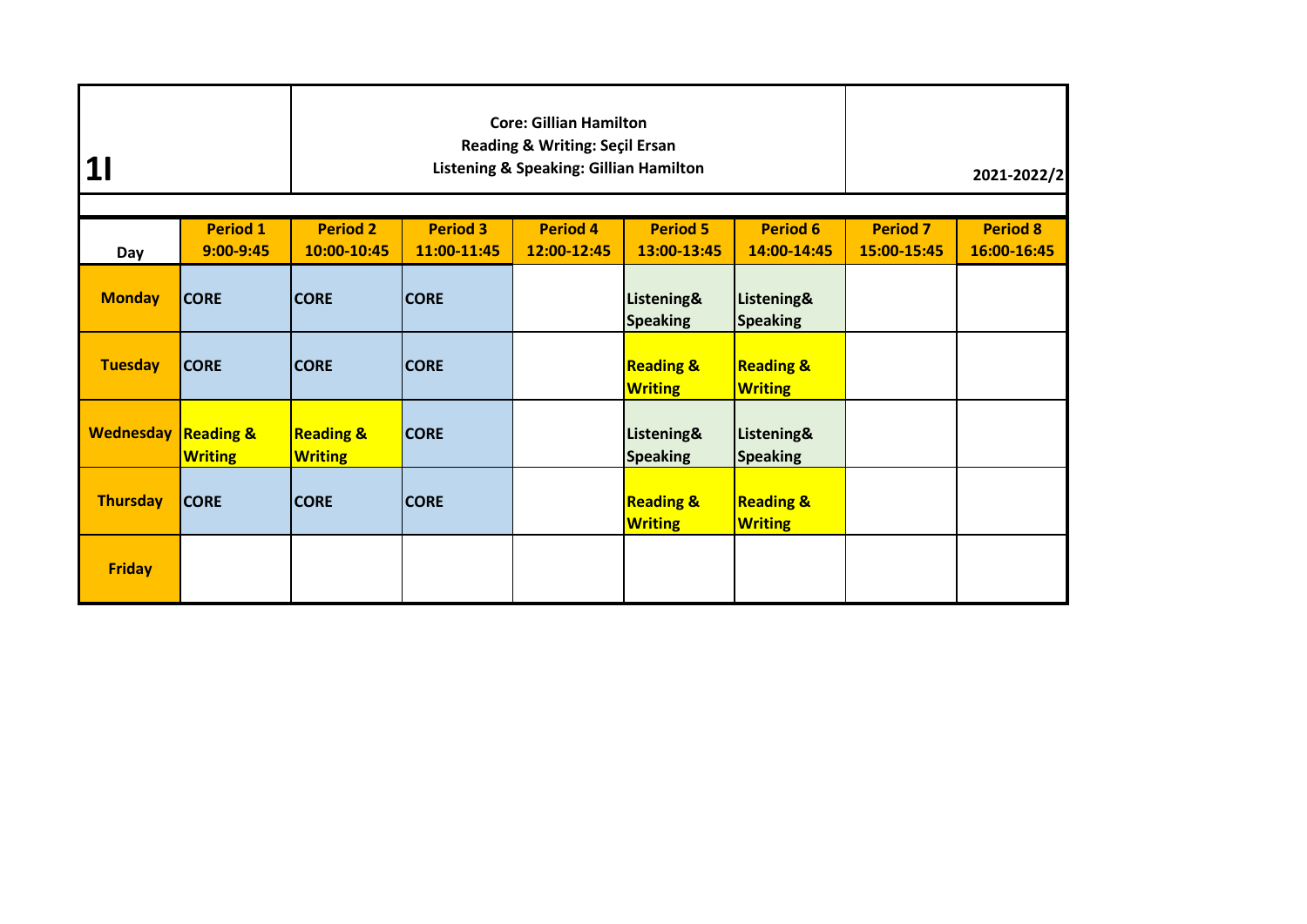| <b>1J</b>                      |                                  |                                        | <b>Core: Seçil Ersan</b><br><b>Reading &amp; Writing: Gillian Hamilton</b><br>Listening & Speaking: Seçil Ersan |                                        | 2021-2022/2                            |  |  |
|--------------------------------|----------------------------------|----------------------------------------|-----------------------------------------------------------------------------------------------------------------|----------------------------------------|----------------------------------------|--|--|
| Day                            | <b>Period 1</b><br>$9:00 - 9:45$ | <b>Period 2</b><br>10:00-10:45         | <b>Period 3</b><br>11:00-11:45                                                                                  | <b>Period 7</b><br>15:00-15:45         | <b>Period 8</b><br>16:00-16:45         |  |  |
| <b>Monday</b>                  | <b>CORE</b>                      | <b>CORE</b>                            | <b>CORE</b>                                                                                                     | Listening&<br><b>Speaking</b>          | Listening&<br><b>Speaking</b>          |  |  |
| <b>Tuesday</b>                 | <b>CORE</b>                      | <b>CORE</b>                            | <b>CORE</b>                                                                                                     | <b>Reading &amp;</b><br><b>Writing</b> | <b>Reading &amp;</b><br><b>Writing</b> |  |  |
| <b>Wednesday Reading &amp;</b> | <b>Writing</b>                   | <b>Reading &amp;</b><br><b>Writing</b> | <b>CORE</b>                                                                                                     | Listening&<br><b>Speaking</b>          | Listening&<br><b>Speaking</b>          |  |  |
| <b>Thursday</b>                | <b>CORE</b>                      | <b>CORE</b>                            | <b>CORE</b>                                                                                                     | <b>Reading &amp;</b><br><b>Writing</b> | <b>Reading &amp;</b><br><b>Writing</b> |  |  |
| <b>Friday</b>                  |                                  |                                        |                                                                                                                 |                                        |                                        |  |  |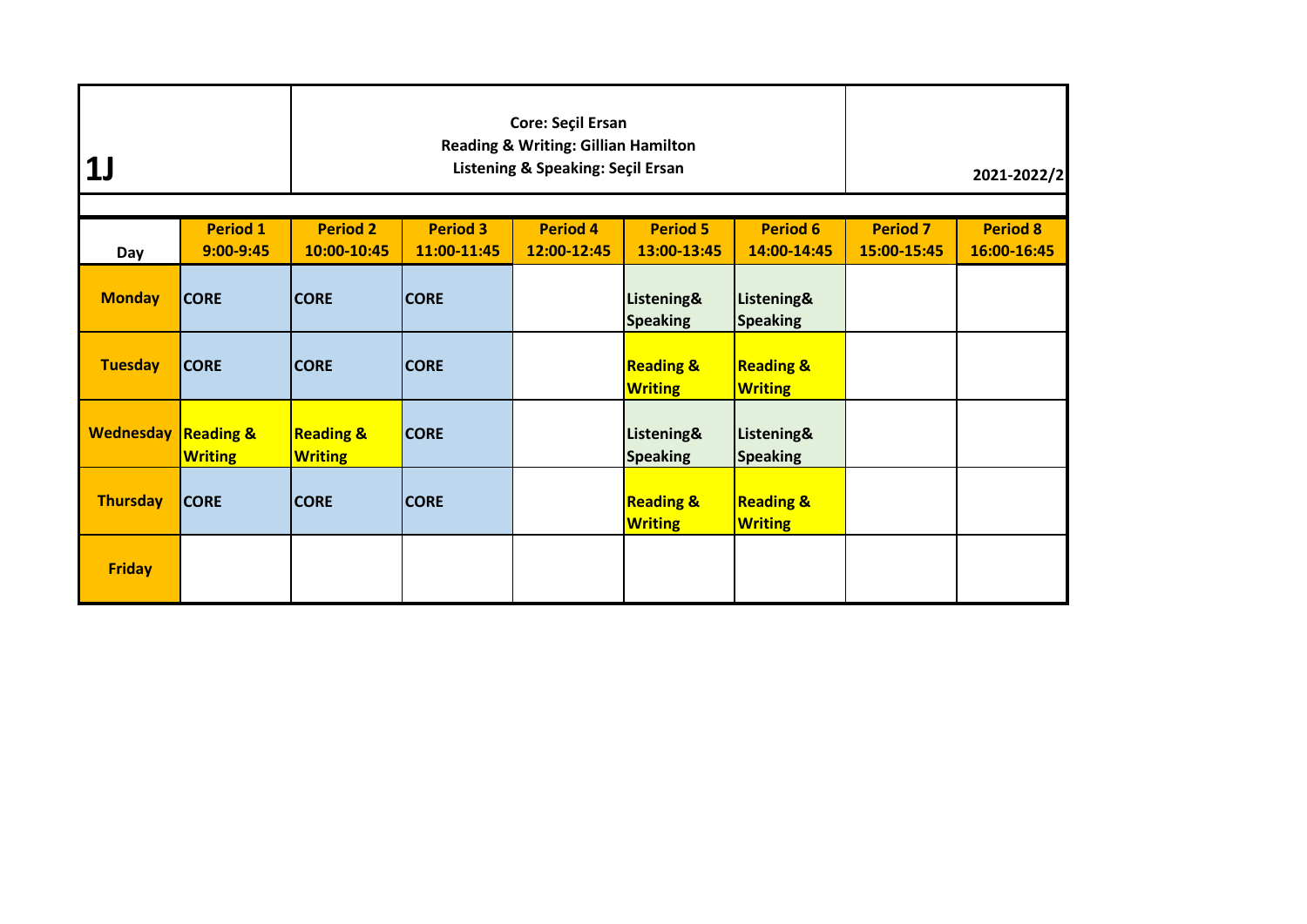| <b>Core: DOUGLAS LANKIN</b><br><b>Reading &amp; Writing: ASUMAN ERAY</b><br><b>2A</b><br><b>Listening &amp; Speaking: DOUGLAS LANKIN</b> |                              |                                |                                |                                |                                           |                                           |                                           | 2021-2022/2                               |
|------------------------------------------------------------------------------------------------------------------------------------------|------------------------------|--------------------------------|--------------------------------|--------------------------------|-------------------------------------------|-------------------------------------------|-------------------------------------------|-------------------------------------------|
| Day                                                                                                                                      | <b>Period 1</b><br>9:00-9:45 | <b>Period 2</b><br>10:00-10:45 | <b>Period 3</b><br>11:00-11:45 | <b>Period 7</b><br>15:00-15:45 | <b>Period 8</b><br>16:00-16:45            |                                           |                                           |                                           |
| <b>Monday</b>                                                                                                                            | <b>CORE</b>                  | <b>CORE</b>                    | <b>CORE</b>                    |                                | <b>Reading &amp;</b><br><b>Writing</b>    | <b>Reading &amp;</b><br><b>Writing</b>    |                                           |                                           |
| <b>Tuesday</b>                                                                                                                           |                              |                                |                                |                                | <b>Reading &amp;</b><br><b>Writing</b>    | <b>Reading &amp;</b><br><b>Writing</b>    | <b>Listening &amp;</b><br><b>Speaking</b> | <b>Listening &amp;</b><br><b>Speaking</b> |
| <b>Wednesday</b>                                                                                                                         |                              |                                |                                |                                |                                           |                                           |                                           |                                           |
| <b>Thursday</b>                                                                                                                          |                              |                                |                                |                                | <b>CORE</b>                               | <b>CORE</b>                               | <b>Reading &amp;</b><br><b>Writing</b>    | <b>Reading &amp;</b><br><b>Writing</b>    |
| <b>Friday</b>                                                                                                                            | <b>CORE</b>                  | <b>CORE</b>                    | <b>CORE</b>                    |                                | <b>Listening &amp;</b><br><b>Speaking</b> | <b>Listening &amp;</b><br><b>Speaking</b> |                                           |                                           |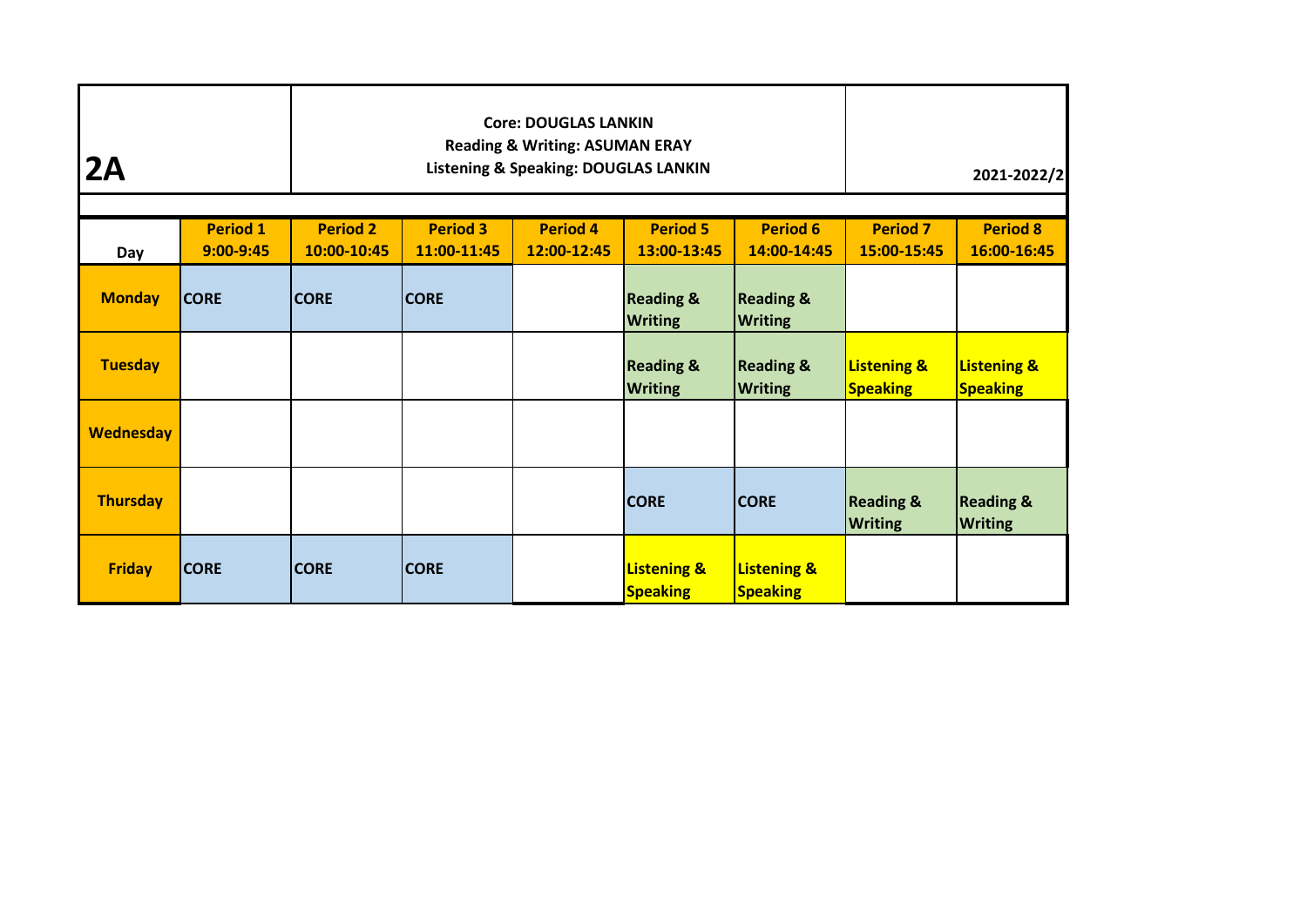| <b>Core: ASUMAN ERAY</b><br><b>Reading &amp; Writing: DOUGLAS LANKIN</b><br>2B<br><b>Listening &amp; Speaking: ASUMAN ERAY</b> |                                  |                                |                                |                                |                                           |                                           |                                           | 2021-2022/2                               |
|--------------------------------------------------------------------------------------------------------------------------------|----------------------------------|--------------------------------|--------------------------------|--------------------------------|-------------------------------------------|-------------------------------------------|-------------------------------------------|-------------------------------------------|
| Day                                                                                                                            | <b>Period 1</b><br>$9:00 - 9:45$ | <b>Period 2</b><br>10:00-10:45 | <b>Period 3</b><br>11:00-11:45 | <b>Period 7</b><br>15:00-15:45 | <b>Period 8</b><br>16:00-16:45            |                                           |                                           |                                           |
| <b>Monday</b>                                                                                                                  | <b>CORE</b>                      | <b>CORE</b>                    | <b>CORE</b>                    |                                | <b>Reading &amp;</b><br><b>Writing</b>    | <b>Reading &amp;</b><br><b>Writing</b>    |                                           |                                           |
| <b>Tuesday</b>                                                                                                                 |                                  |                                |                                |                                | <b>Reading &amp;</b><br><b>Writing</b>    | <b>Reading &amp;</b><br><b>Writing</b>    | <b>Listening &amp;</b><br><b>Speaking</b> | <b>Listening &amp;</b><br><b>Speaking</b> |
| <b>Wednesday</b>                                                                                                               |                                  |                                |                                |                                |                                           |                                           |                                           |                                           |
| <b>Thursday</b>                                                                                                                |                                  |                                |                                |                                | <b>CORE</b>                               | <b>CORE</b>                               | <b>Reading &amp;</b><br><b>Writing</b>    | <b>Reading &amp;</b><br><b>Writing</b>    |
| <b>Friday</b>                                                                                                                  | <b>CORE</b>                      | <b>CORE</b>                    | <b>CORE</b>                    |                                | <b>Listening &amp;</b><br><b>Speaking</b> | <b>Listening &amp;</b><br><b>Speaking</b> |                                           |                                           |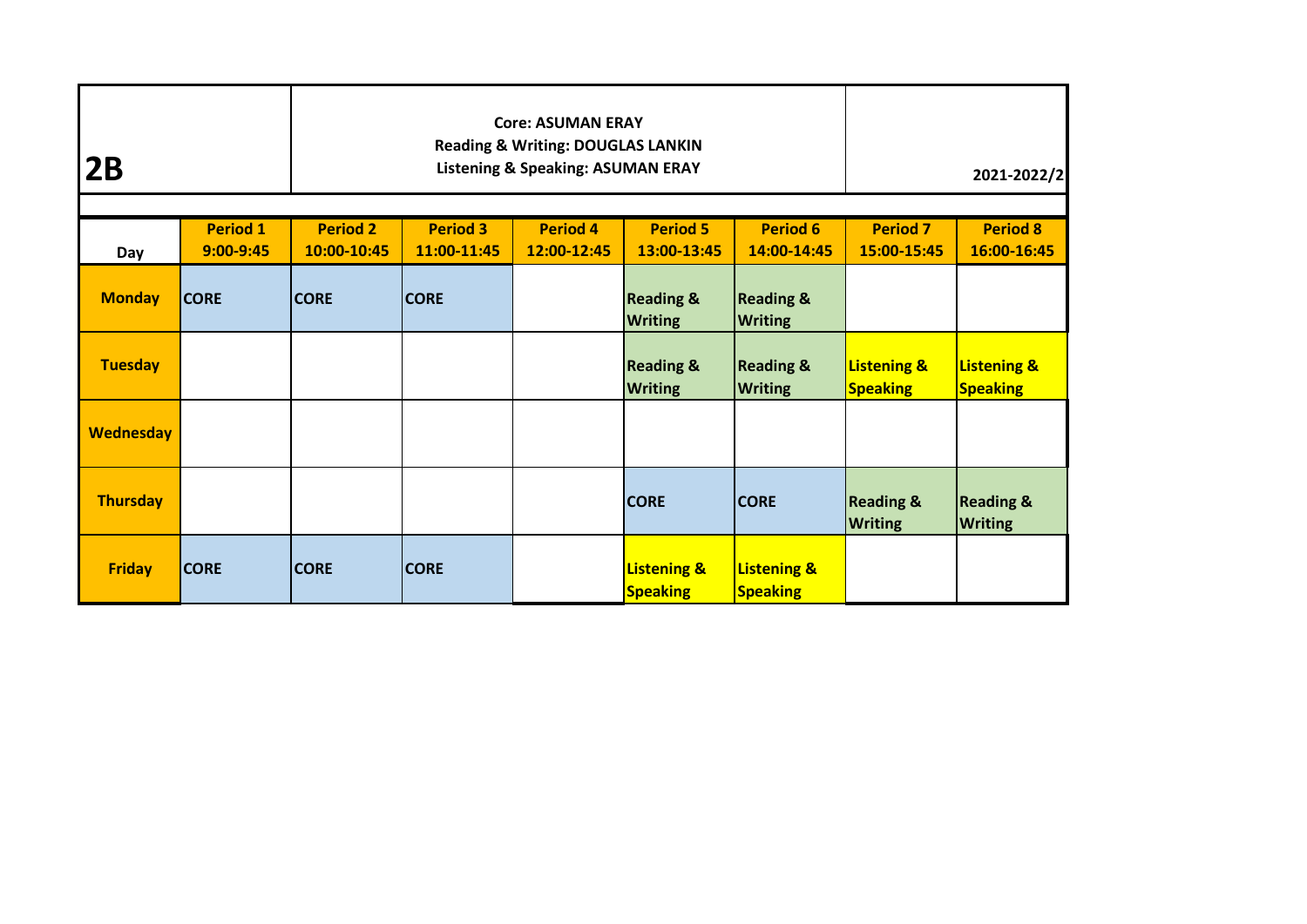| 2C               |                              |                                | <b>Core: AYDIN PESEN</b><br><b>Reading &amp; Writing: HALA ALZAGHAL</b><br><b>Listening &amp; Speaking: AYDIN PESEN</b>              |  | 2021-2022/2                               |                                           |                                           |                                           |
|------------------|------------------------------|--------------------------------|--------------------------------------------------------------------------------------------------------------------------------------|--|-------------------------------------------|-------------------------------------------|-------------------------------------------|-------------------------------------------|
| Day              | <b>Period 1</b><br>9:00-9:45 | <b>Period 2</b><br>10:00-10:45 | <b>Period 3</b><br><b>Period 5</b><br><b>Period 6</b><br><b>Period 4</b><br>11:00-11:45<br>12:00-12:45<br>13:00-13:45<br>14:00-14:45 |  |                                           |                                           |                                           | <b>Period 8</b><br>16:00-16:45            |
| <b>Monday</b>    | <b>CORE</b>                  | <b>CORE</b>                    | <b>CORE</b>                                                                                                                          |  | <b>Reading &amp;</b><br><b>Writing</b>    | <b>Reading &amp;</b><br><b>Writing</b>    |                                           |                                           |
| <b>Tuesday</b>   |                              |                                |                                                                                                                                      |  | <b>Reading &amp;</b><br><b>Writing</b>    | <b>Reading &amp;</b><br><b>Writing</b>    | <b>Listening &amp;</b><br><b>Speaking</b> | <b>Listening &amp;</b><br><b>Speaking</b> |
| <b>Wednesday</b> |                              |                                |                                                                                                                                      |  |                                           |                                           |                                           |                                           |
| <b>Thursday</b>  |                              |                                |                                                                                                                                      |  | <b>CORE</b>                               | <b>CORE</b>                               | <b>Reading &amp;</b><br><b>Writing</b>    | <b>Reading &amp;</b><br><b>Writing</b>    |
| <b>Friday</b>    | <b>CORE</b>                  | <b>CORE</b>                    | <b>CORE</b>                                                                                                                          |  | <b>Listening &amp;</b><br><b>Speaking</b> | <b>Listening &amp;</b><br><b>Speaking</b> |                                           |                                           |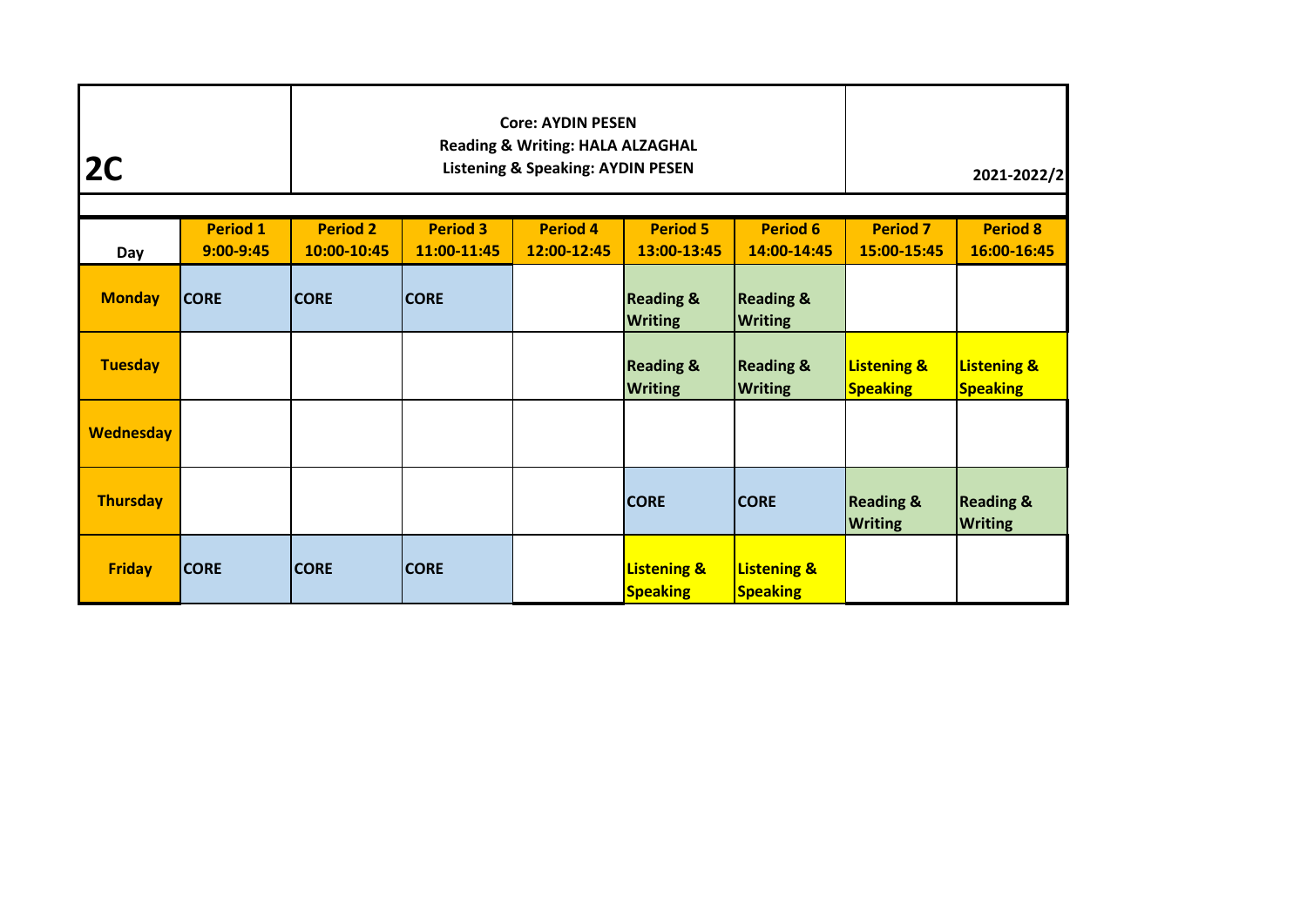| 2D               |                                |                                | <b>Core: HALA ALZAGHAL</b><br><b>Reading &amp; Writing: AYDIN PESEN</b><br>Listening & Speaking: HALA ALZAGHAL                       |  | 2021-2022/2                               |                                           |                                           |                                           |
|------------------|--------------------------------|--------------------------------|--------------------------------------------------------------------------------------------------------------------------------------|--|-------------------------------------------|-------------------------------------------|-------------------------------------------|-------------------------------------------|
| Day              | <b>Period 1</b><br>$9:00-9:45$ | <b>Period 2</b><br>10:00-10:45 | <b>Period 3</b><br><b>Period 5</b><br><b>Period 6</b><br><b>Period 4</b><br>11:00-11:45<br>12:00-12:45<br>13:00-13:45<br>14:00-14:45 |  |                                           |                                           |                                           | <b>Period 8</b><br>16:00-16:45            |
| <b>Monday</b>    | <b>CORE</b>                    | <b>CORE</b>                    | <b>CORE</b>                                                                                                                          |  | <b>Reading &amp;</b><br><b>Writing</b>    | <b>Reading &amp;</b><br><b>Writing</b>    |                                           |                                           |
| <b>Tuesday</b>   |                                |                                |                                                                                                                                      |  | <b>Reading &amp;</b><br><b>Writing</b>    | <b>Reading &amp;</b><br><b>Writing</b>    | <b>Listening &amp;</b><br><b>Speaking</b> | <b>Listening &amp;</b><br><b>Speaking</b> |
| <b>Wednesday</b> |                                |                                |                                                                                                                                      |  |                                           |                                           |                                           |                                           |
| <b>Thursday</b>  |                                |                                |                                                                                                                                      |  | <b>CORE</b>                               | <b>CORE</b>                               | <b>Reading &amp;</b><br><b>Writing</b>    | <b>Reading &amp;</b><br><b>Writing</b>    |
| <b>Friday</b>    | <b>CORE</b>                    | <b>CORE</b>                    | <b>CORE</b>                                                                                                                          |  | <b>Listening &amp;</b><br><b>Speaking</b> | <b>Listening &amp;</b><br><b>Speaking</b> |                                           |                                           |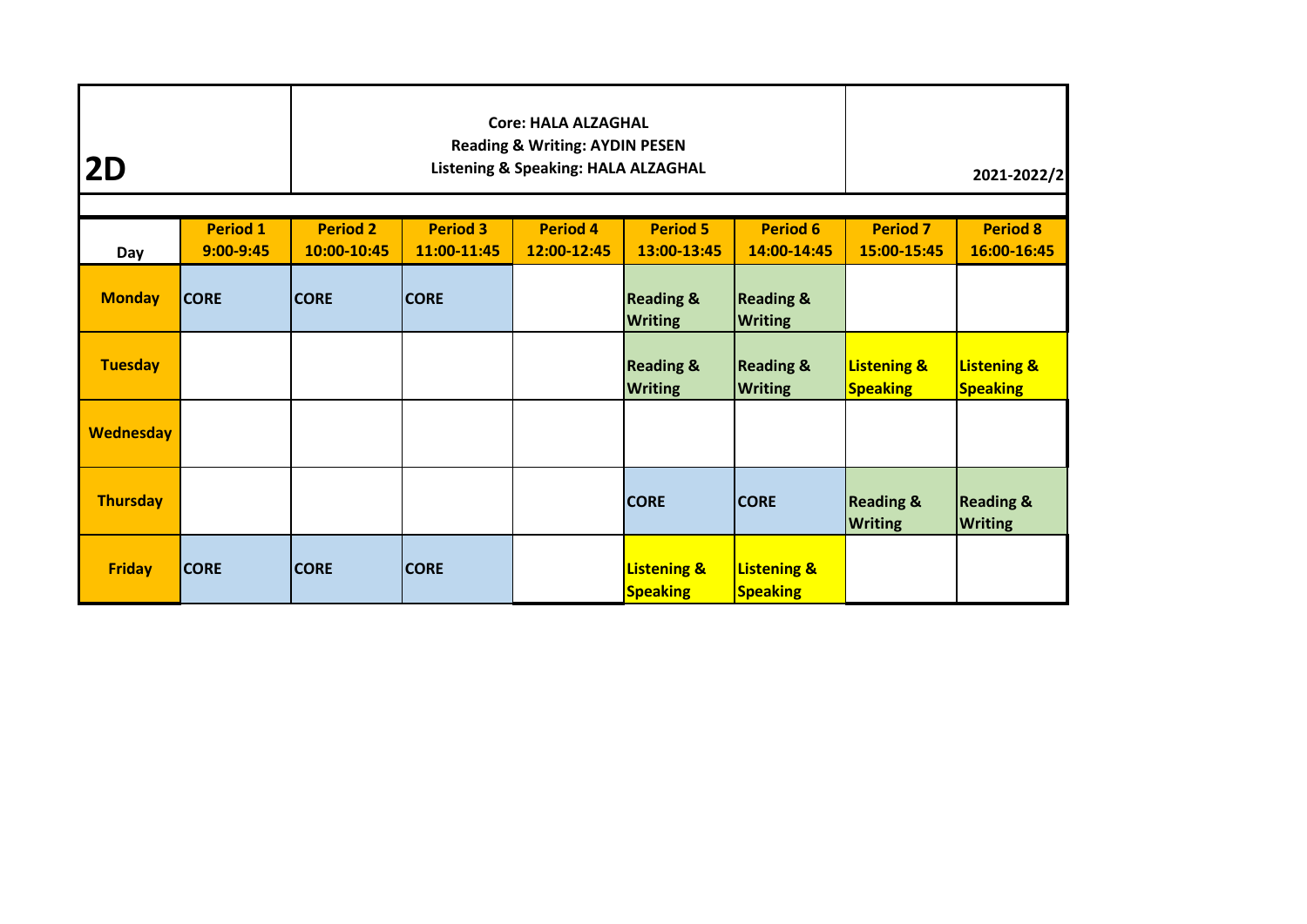| <b>Core: SERDAR VURAL</b><br>Reading & Writing: SETENAY ŞEKERCİOĞLU<br>2E<br><b>Listening &amp; Speaking: SERDAR VURAL</b> |                                  |                                |                                |                                |                                           |                                           |                                           | 2021-2022/2                               |
|----------------------------------------------------------------------------------------------------------------------------|----------------------------------|--------------------------------|--------------------------------|--------------------------------|-------------------------------------------|-------------------------------------------|-------------------------------------------|-------------------------------------------|
| Day                                                                                                                        | <b>Period 1</b><br>$9:00 - 9:45$ | <b>Period 2</b><br>10:00-10:45 | <b>Period 3</b><br>11:00-11:45 | <b>Period 7</b><br>15:00-15:45 | <b>Period 8</b><br>16:00-16:45            |                                           |                                           |                                           |
| <b>Monday</b>                                                                                                              | <b>CORE</b>                      | <b>CORE</b>                    | <b>CORE</b>                    |                                | <b>Reading &amp;</b><br><b>Writing</b>    | <b>Reading &amp;</b><br><b>Writing</b>    |                                           |                                           |
| <b>Tuesday</b>                                                                                                             |                                  |                                |                                |                                | <b>Reading &amp;</b><br><b>Writing</b>    | <b>Reading &amp;</b><br><b>Writing</b>    | <b>Listening &amp;</b><br><b>Speaking</b> | <b>Listening &amp;</b><br><b>Speaking</b> |
| <b>Wednesday</b>                                                                                                           |                                  |                                |                                |                                |                                           |                                           |                                           |                                           |
| <b>Thursday</b>                                                                                                            |                                  |                                |                                |                                | <b>CORE</b>                               | <b>CORE</b>                               | <b>Reading &amp;</b><br><b>Writing</b>    | <b>Reading &amp;</b><br><b>Writing</b>    |
| <b>Friday</b>                                                                                                              | <b>CORE</b>                      | <b>CORE</b>                    | <b>CORE</b>                    |                                | <b>Listening &amp;</b><br><b>Speaking</b> | <b>Listening &amp;</b><br><b>Speaking</b> |                                           |                                           |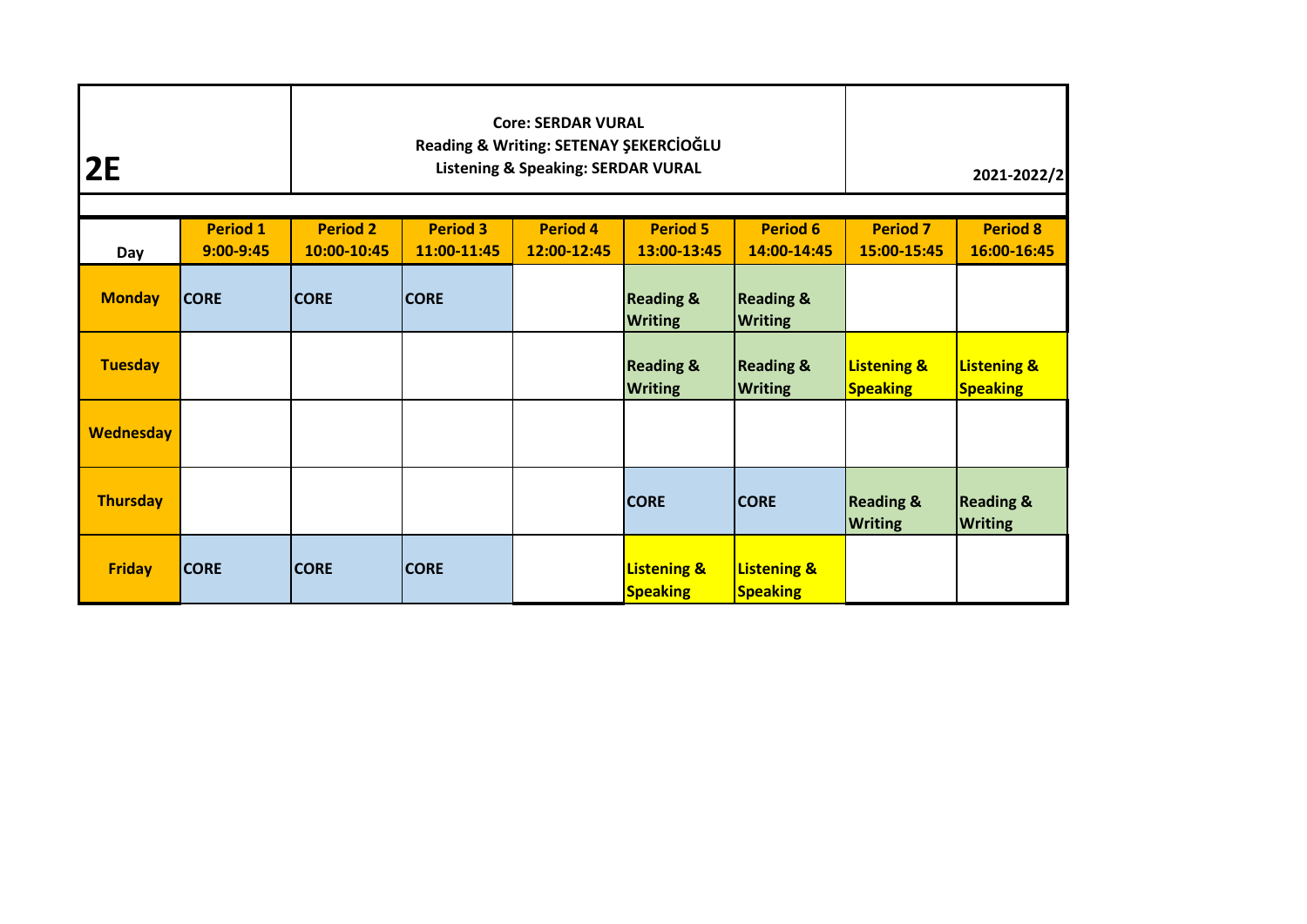| Core: SETENAY ŞEKERCİOĞLU<br><b>Reading &amp; Writing: SERDAR VURAL</b><br>2F<br>Listening & Speaking: SETENAY ŞEKERCİOĞLU |                                  |                                |                                |                                |                                           |                                           |                                           | 2021-2022/2                               |
|----------------------------------------------------------------------------------------------------------------------------|----------------------------------|--------------------------------|--------------------------------|--------------------------------|-------------------------------------------|-------------------------------------------|-------------------------------------------|-------------------------------------------|
| Day                                                                                                                        | <b>Period 1</b><br>$9:00 - 9:45$ | <b>Period 2</b><br>10:00-10:45 | <b>Period 3</b><br>11:00-11:45 | <b>Period 7</b><br>15:00-15:45 | <b>Period 8</b><br>16:00-16:45            |                                           |                                           |                                           |
| <b>Monday</b>                                                                                                              | <b>CORE</b>                      | <b>CORE</b>                    | <b>CORE</b>                    |                                | <b>Reading &amp;</b><br><b>Writing</b>    | <b>Reading &amp;</b><br><b>Writing</b>    |                                           |                                           |
| <b>Tuesday</b>                                                                                                             |                                  |                                |                                |                                | <b>Reading &amp;</b><br><b>Writing</b>    | <b>Reading &amp;</b><br><b>Writing</b>    | <b>Listening &amp;</b><br><b>Speaking</b> | <b>Listening &amp;</b><br><b>Speaking</b> |
| <b>Wednesday</b>                                                                                                           |                                  |                                |                                |                                |                                           |                                           |                                           |                                           |
| <b>Thursday</b>                                                                                                            |                                  |                                |                                |                                | <b>CORE</b>                               | <b>CORE</b>                               | <b>Reading &amp;</b><br><b>Writing</b>    | <b>Reading &amp;</b><br><b>Writing</b>    |
| <b>Friday</b>                                                                                                              | <b>CORE</b>                      | <b>CORE</b>                    | <b>CORE</b>                    |                                | <b>Listening &amp;</b><br><b>Speaking</b> | <b>Listening &amp;</b><br><b>Speaking</b> |                                           |                                           |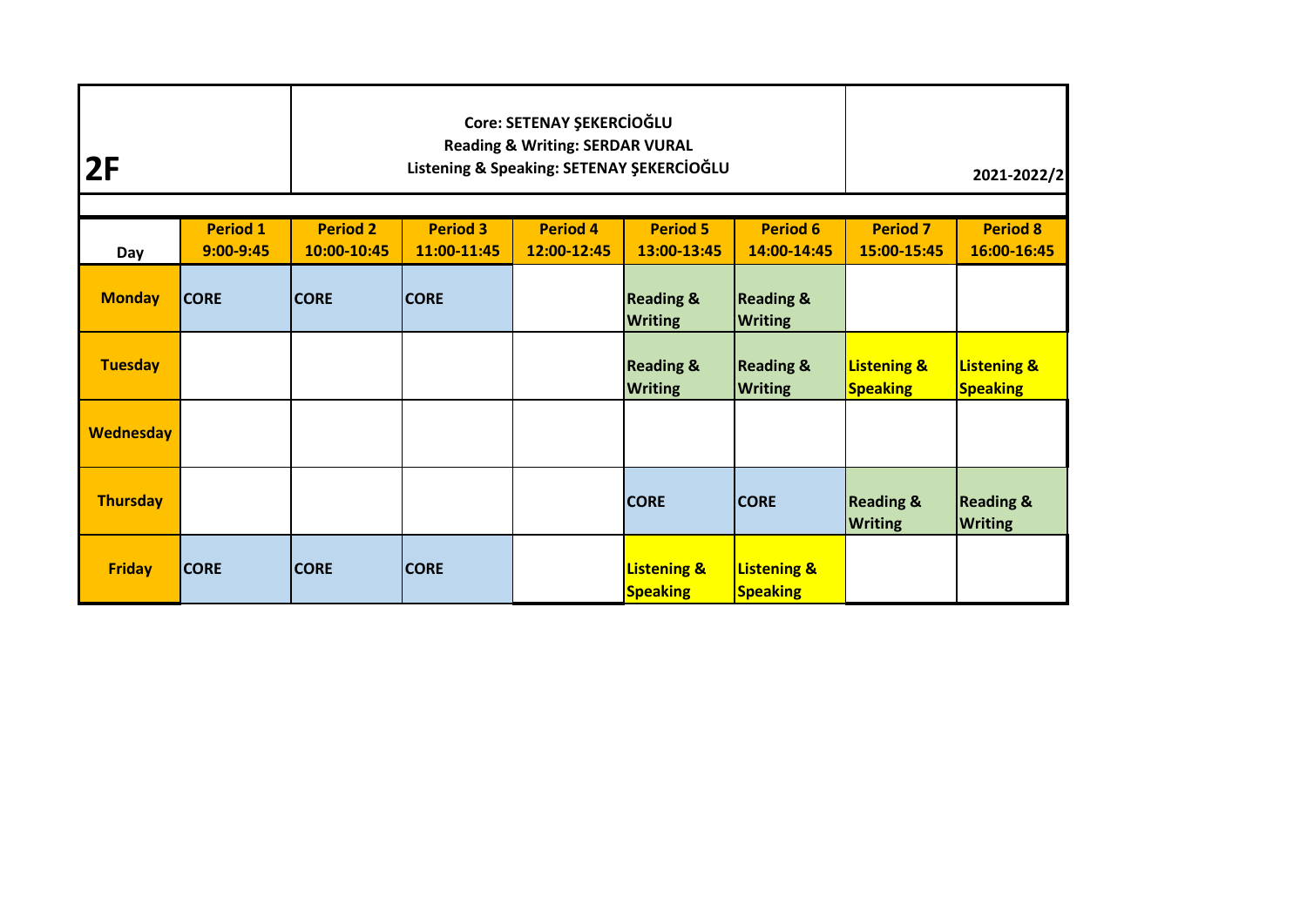| 2G               |                                |                                | <b>Core: TOMRİS BORAY</b><br>Reading & Writing: ERHAN KİBAROĞLU<br><b>Listening &amp; Speaking: TOMRİS BORAY</b> |                                           | 2021-2022/2                               |                                           |                                           |
|------------------|--------------------------------|--------------------------------|------------------------------------------------------------------------------------------------------------------|-------------------------------------------|-------------------------------------------|-------------------------------------------|-------------------------------------------|
| Day              | <b>Period 1</b><br>$9:00-9:45$ | <b>Period 2</b><br>10:00-10:45 | <b>Period 3</b><br>11:00-11:45                                                                                   | <b>Period 7</b><br>15:00-15:45            | <b>Period 8</b><br>16:00-16:45            |                                           |                                           |
| <b>Monday</b>    | <b>CORE</b>                    | <b>CORE</b>                    | <b>CORE</b>                                                                                                      | <b>Reading &amp;</b><br><b>Writing</b>    | <b>Reading &amp;</b><br><b>Writing</b>    |                                           |                                           |
| <b>Tuesday</b>   |                                |                                |                                                                                                                  | <b>Reading &amp;</b><br><b>Writing</b>    | <b>Reading &amp;</b><br><b>Writing</b>    | <b>Listening &amp;</b><br><b>Speaking</b> | <b>Listening &amp;</b><br><b>Speaking</b> |
| <b>Wednesday</b> |                                |                                |                                                                                                                  |                                           |                                           |                                           |                                           |
| <b>Thursday</b>  |                                |                                |                                                                                                                  | <b>CORE</b>                               | <b>CORE</b>                               | <b>Reading &amp;</b><br><b>Writing</b>    | <b>Reading &amp;</b><br><b>Writing</b>    |
| <b>Friday</b>    | <b>CORE</b>                    | <b>CORE</b>                    | <b>CORE</b>                                                                                                      | <b>Listening &amp;</b><br><b>Speaking</b> | <b>Listening &amp;</b><br><b>Speaking</b> |                                           |                                           |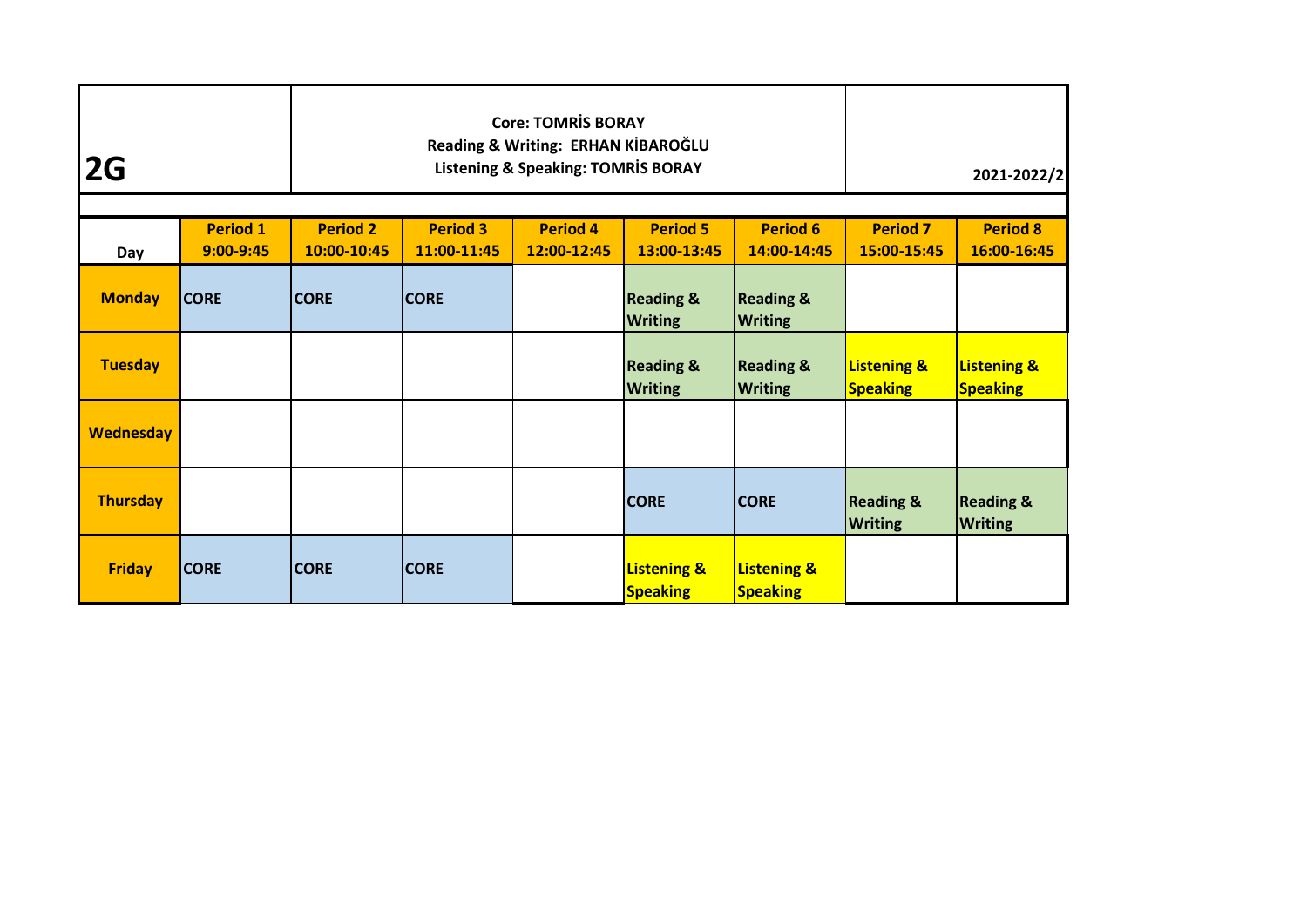| Core: ERHAN KİBAROĞLU<br><b>Reading &amp; Writing: TOMRIS BORAY</b><br>2H<br>Listening & Speaking: ERHAN KİBAROĞLU |                                |                                |                                                                                                                                      |  |                                           |                                           |                                           | 2021-2022/2                               |
|--------------------------------------------------------------------------------------------------------------------|--------------------------------|--------------------------------|--------------------------------------------------------------------------------------------------------------------------------------|--|-------------------------------------------|-------------------------------------------|-------------------------------------------|-------------------------------------------|
| Day                                                                                                                | <b>Period 1</b><br>$9:00-9:45$ | <b>Period 2</b><br>10:00-10:45 | <b>Period 3</b><br><b>Period 4</b><br><b>Period 5</b><br><b>Period 6</b><br>12:00-12:45<br>13:00-13:45<br>14:00-14:45<br>11:00-11:45 |  |                                           |                                           |                                           | <b>Period 8</b><br>16:00-16:45            |
| <b>Monday</b>                                                                                                      | <b>CORE</b>                    | <b>CORE</b>                    | <b>CORE</b>                                                                                                                          |  | <b>Reading &amp;</b><br><b>Writing</b>    | <b>Reading &amp;</b><br><b>Writing</b>    |                                           |                                           |
| <b>Tuesday</b>                                                                                                     |                                |                                |                                                                                                                                      |  | <b>Reading &amp;</b><br><b>Writing</b>    | <b>Reading &amp;</b><br><b>Writing</b>    | <b>Listening &amp;</b><br><b>Speaking</b> | <b>Listening &amp;</b><br><b>Speaking</b> |
| <b>Wednesday</b>                                                                                                   |                                |                                |                                                                                                                                      |  |                                           |                                           |                                           |                                           |
| <b>Thursday</b>                                                                                                    |                                |                                |                                                                                                                                      |  | <b>CORE</b>                               | <b>CORE</b>                               | <b>Reading &amp;</b><br><b>Writing</b>    | <b>Reading &amp;</b><br><b>Writing</b>    |
| <b>Friday</b>                                                                                                      | <b>CORE</b>                    | <b>CORE</b>                    | <b>CORE</b>                                                                                                                          |  | <b>Listening &amp;</b><br><b>Speaking</b> | <b>Listening &amp;</b><br><b>Speaking</b> |                                           |                                           |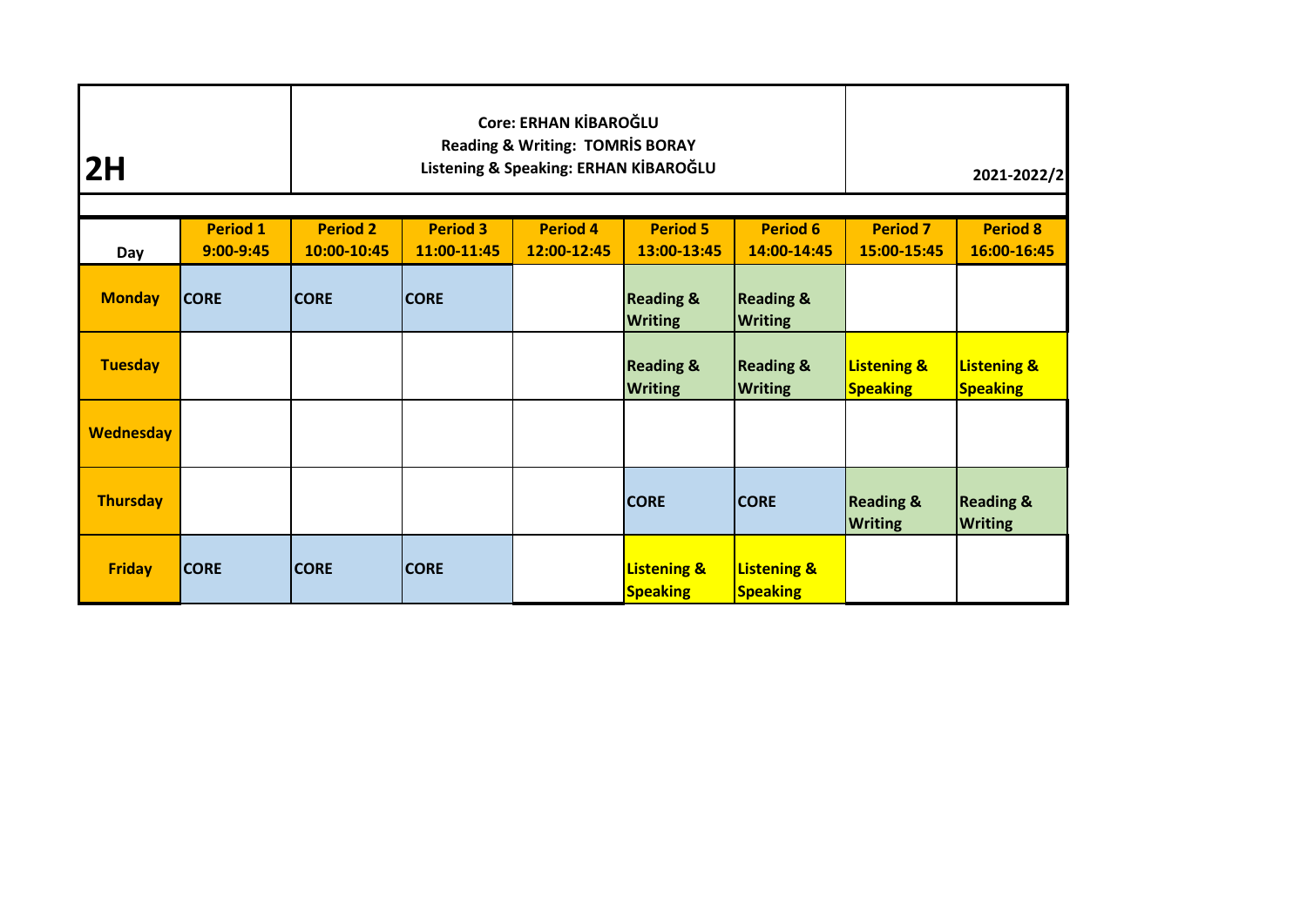| $\mathbf{2}$     | Core: ASLI SARAÇOĞLU<br><b>Reading &amp; Writing: REZA MOUSAVI</b><br>Listening & Speaking: ASLI SARAÇOĞLU |                                |                                                                                                                                      |  |                                           |                                           |                                           | 2021-2022/2                               |
|------------------|------------------------------------------------------------------------------------------------------------|--------------------------------|--------------------------------------------------------------------------------------------------------------------------------------|--|-------------------------------------------|-------------------------------------------|-------------------------------------------|-------------------------------------------|
| Day              | <b>Period 1</b><br>$9:00 - 9:45$                                                                           | <b>Period 2</b><br>10:00-10:45 | <b>Period 3</b><br><b>Period 4</b><br><b>Period 5</b><br><b>Period 6</b><br>11:00-11:45<br>12:00-12:45<br>13:00-13:45<br>14:00-14:45 |  |                                           |                                           |                                           | <b>Period 8</b><br>16:00-16:45            |
| <b>Monday</b>    | <b>CORE</b>                                                                                                | <b>CORE</b>                    | <b>CORE</b>                                                                                                                          |  | <b>Reading &amp;</b><br><b>Writing</b>    | <b>Reading &amp;</b><br><b>Writing</b>    |                                           |                                           |
| <b>Tuesday</b>   |                                                                                                            |                                |                                                                                                                                      |  | <b>Reading &amp;</b><br><b>Writing</b>    | <b>Reading &amp;</b><br><b>Writing</b>    | <b>Listening &amp;</b><br><b>Speaking</b> | <b>Listening &amp;</b><br><b>Speaking</b> |
| <b>Wednesday</b> |                                                                                                            |                                |                                                                                                                                      |  |                                           |                                           |                                           |                                           |
| <b>Thursday</b>  |                                                                                                            |                                |                                                                                                                                      |  | <b>CORE</b>                               | <b>CORE</b>                               | <b>Reading &amp;</b><br><b>Writing</b>    | <b>Reading &amp;</b><br><b>Writing</b>    |
| <b>Friday</b>    | <b>CORE</b>                                                                                                | <b>CORE</b>                    | <b>CORE</b>                                                                                                                          |  | <b>Listening &amp;</b><br><b>Speaking</b> | <b>Listening &amp;</b><br><b>Speaking</b> |                                           |                                           |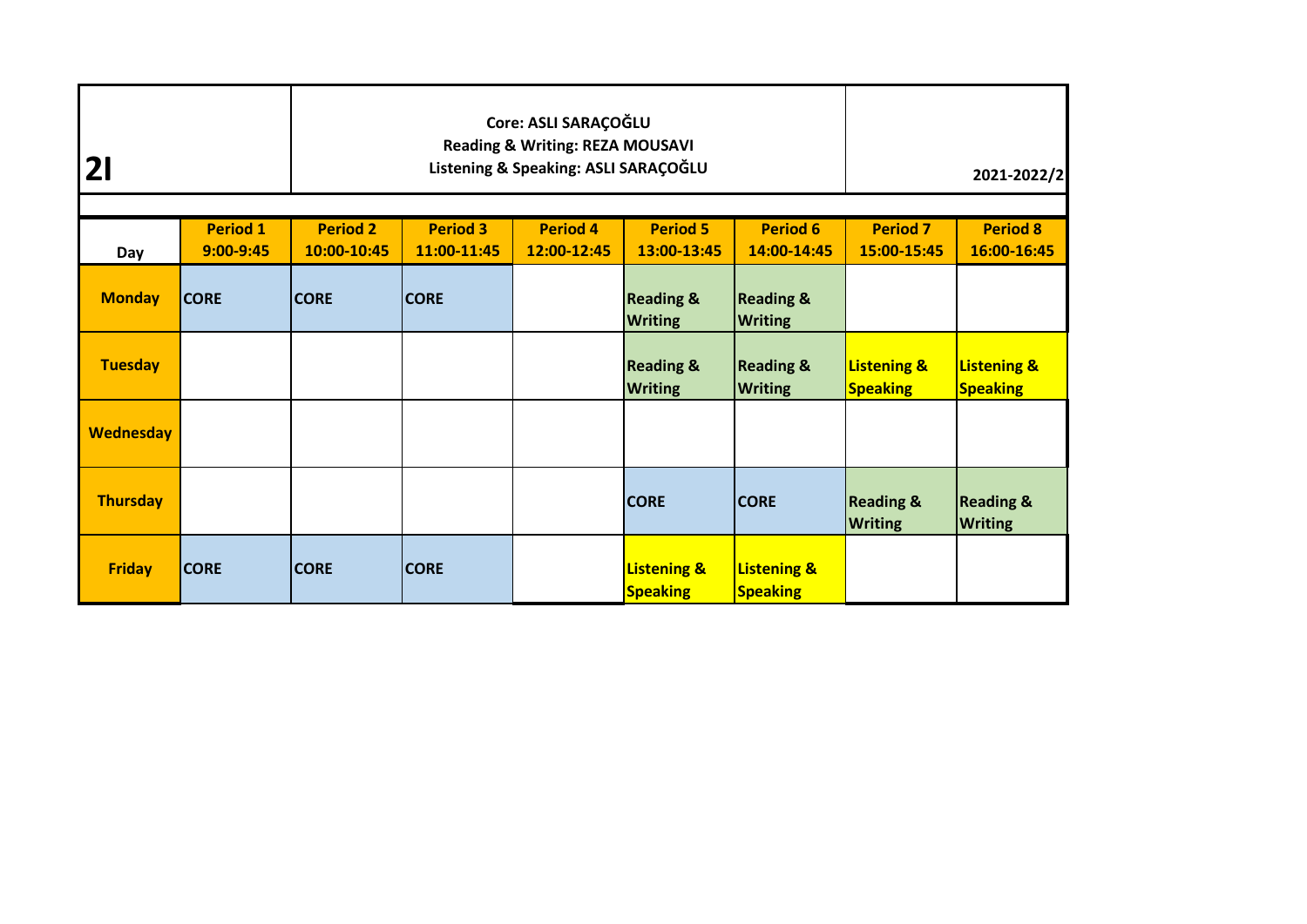| 2J               |                              |                                | <b>Core: REZA MOUSAVI</b><br>Reading & Writing: ASLI SARAÇOĞLU<br><b>Listening &amp; Speaking: REZA MOUSAVI</b> |                                           | 2021-2022/2                               |                                           |                                           |
|------------------|------------------------------|--------------------------------|-----------------------------------------------------------------------------------------------------------------|-------------------------------------------|-------------------------------------------|-------------------------------------------|-------------------------------------------|
| Day              | <b>Period 1</b><br>9:00-9:45 | <b>Period 2</b><br>10:00-10:45 | <b>Period 3</b><br>11:00-11:45                                                                                  | <b>Period 7</b><br>15:00-15:45            | <b>Period 8</b><br>16:00-16:45            |                                           |                                           |
| <b>Monday</b>    | <b>CORE</b>                  | <b>CORE</b>                    | <b>CORE</b>                                                                                                     | <b>Reading &amp;</b><br><b>Writing</b>    | <b>Reading &amp;</b><br><b>Writing</b>    |                                           |                                           |
| <b>Tuesday</b>   |                              |                                |                                                                                                                 | <b>Reading &amp;</b><br><b>Writing</b>    | <b>Reading &amp;</b><br><b>Writing</b>    | <b>Listening &amp;</b><br><b>Speaking</b> | <b>Listening &amp;</b><br><b>Speaking</b> |
| <b>Wednesday</b> |                              |                                |                                                                                                                 |                                           |                                           |                                           |                                           |
| <b>Thursday</b>  |                              |                                |                                                                                                                 | <b>CORE</b>                               | <b>CORE</b>                               | <b>Reading &amp;</b><br><b>Writing</b>    | <b>Reading &amp;</b><br><b>Writing</b>    |
| <b>Friday</b>    | <b>CORE</b>                  | <b>CORE</b>                    | <b>CORE</b>                                                                                                     | <b>Listening &amp;</b><br><b>Speaking</b> | <b>Listening &amp;</b><br><b>Speaking</b> |                                           |                                           |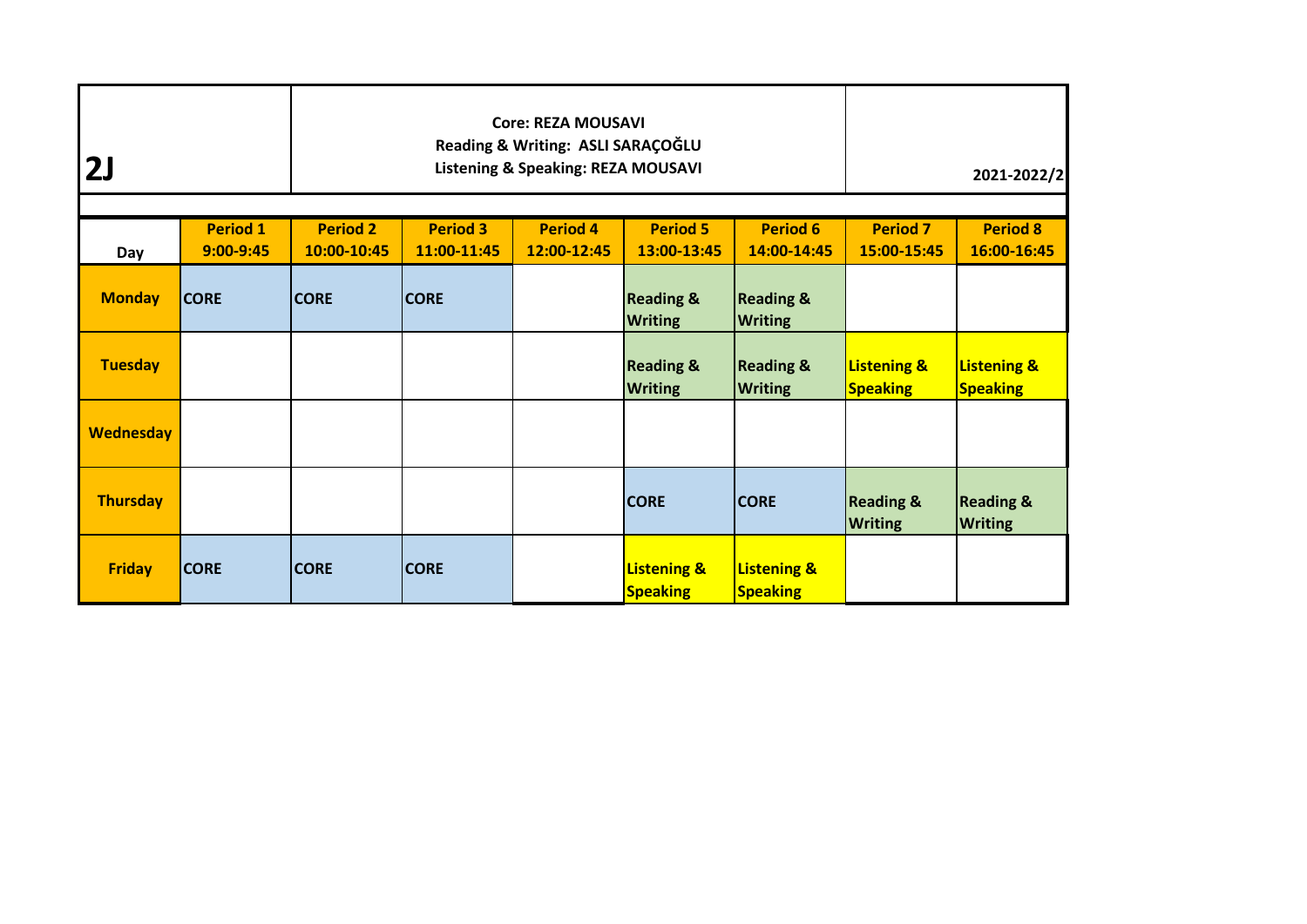| 2K               |                              |                                | <b>Core: FIKRET ERDENIZ</b><br><b>Reading &amp; Writing: SANDY WINFIELD</b><br><b>Listening &amp; Speaking: FİKRET ERDENİZ</b> |                                           | 2021-2022/2                               |                                           |                                           |
|------------------|------------------------------|--------------------------------|--------------------------------------------------------------------------------------------------------------------------------|-------------------------------------------|-------------------------------------------|-------------------------------------------|-------------------------------------------|
| Day              | <b>Period 1</b><br>9:00-9:45 | <b>Period 2</b><br>10:00-10:45 | <b>Period 3</b><br>11:00-11:45                                                                                                 | <b>Period 7</b><br>15:00-15:45            | <b>Period 8</b><br>16:00-16:45            |                                           |                                           |
| <b>Monday</b>    | <b>CORE</b>                  | <b>CORE</b>                    | <b>CORE</b>                                                                                                                    | <b>Reading &amp;</b><br><b>Writing</b>    | <b>Reading &amp;</b><br><b>Writing</b>    |                                           |                                           |
| <b>Tuesday</b>   |                              |                                |                                                                                                                                | <b>Reading &amp;</b><br><b>Writing</b>    | <b>Reading &amp;</b><br><b>Writing</b>    | <b>Listening &amp;</b><br><b>Speaking</b> | <b>Listening &amp;</b><br><b>Speaking</b> |
| <b>Wednesday</b> |                              |                                |                                                                                                                                |                                           |                                           |                                           |                                           |
| <b>Thursday</b>  |                              |                                |                                                                                                                                | <b>CORE</b>                               | <b>CORE</b>                               | <b>Reading &amp;</b><br><b>Writing</b>    | <b>Reading &amp;</b><br><b>Writing</b>    |
| <b>Friday</b>    | <b>CORE</b>                  | <b>CORE</b>                    | <b>CORE</b>                                                                                                                    | <b>Listening &amp;</b><br><b>Speaking</b> | <b>Listening &amp;</b><br><b>Speaking</b> |                                           |                                           |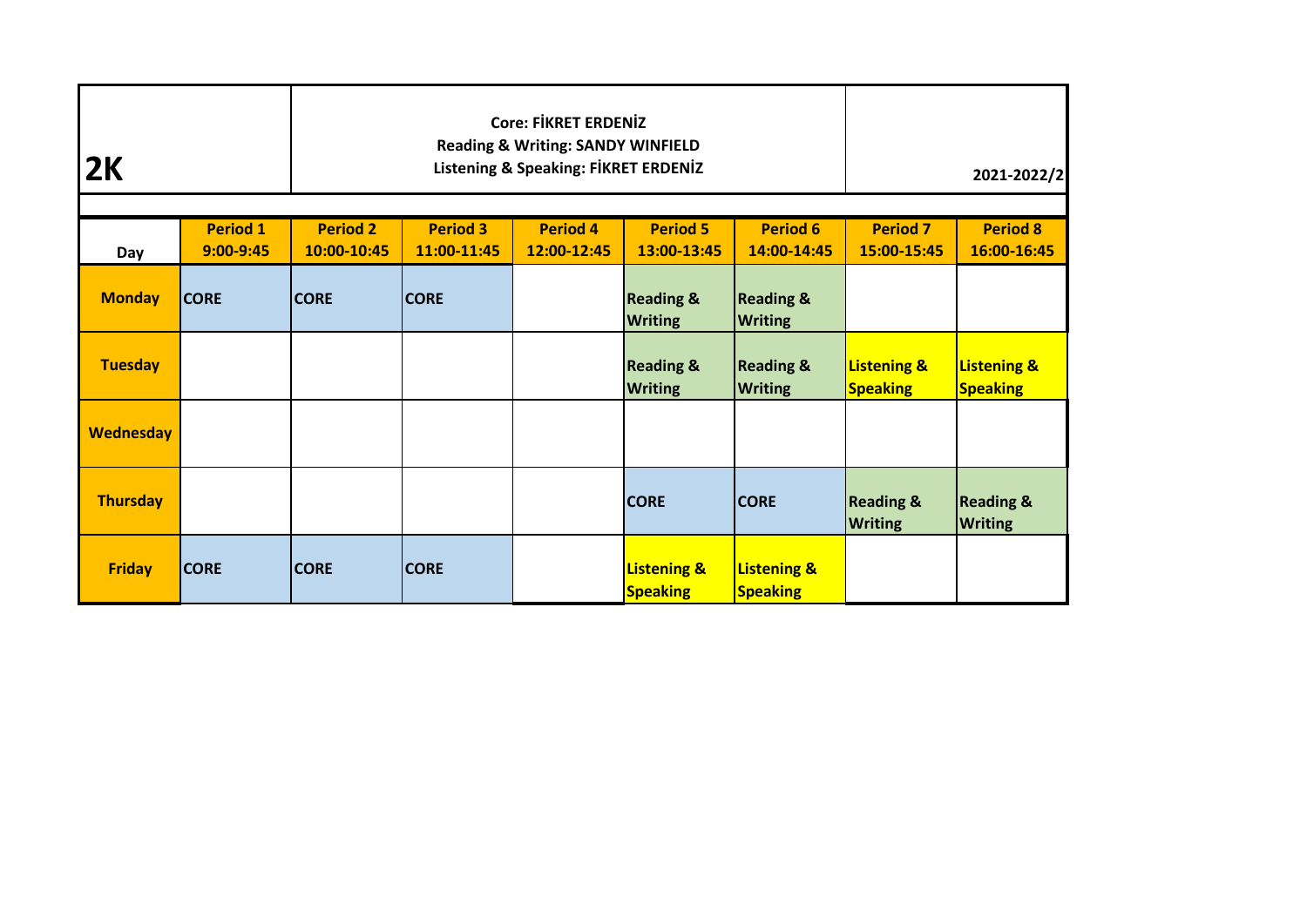| 2 <sub>L</sub>   | <b>Core: SANDY WINFIELD</b><br><b>Reading &amp; Writing: OSMAN BEDEL</b><br><b>Listening &amp; Speaking: SANDY WINFIELD</b> |                                |                                                                                                                                      |  |                                           |                                           |                                           | 2021-2022/2                               |
|------------------|-----------------------------------------------------------------------------------------------------------------------------|--------------------------------|--------------------------------------------------------------------------------------------------------------------------------------|--|-------------------------------------------|-------------------------------------------|-------------------------------------------|-------------------------------------------|
| Day              | <b>Period 1</b><br>9:00-9:45                                                                                                | <b>Period 2</b><br>10:00-10:45 | <b>Period 3</b><br><b>Period 4</b><br><b>Period 5</b><br><b>Period 6</b><br>11:00-11:45<br>12:00-12:45<br>13:00-13:45<br>14:00-14:45 |  |                                           |                                           |                                           | <b>Period 8</b><br>16:00-16:45            |
| <b>Monday</b>    | <b>CORE</b>                                                                                                                 | <b>CORE</b>                    | <b>CORE</b>                                                                                                                          |  | <b>Reading &amp;</b><br><b>Writing</b>    | <b>Reading &amp;</b><br><b>Writing</b>    |                                           |                                           |
| <b>Tuesday</b>   |                                                                                                                             |                                |                                                                                                                                      |  | <b>Reading &amp;</b><br><b>Writing</b>    | <b>Reading &amp;</b><br><b>Writing</b>    | <b>Listening &amp;</b><br><b>Speaking</b> | <b>Listening &amp;</b><br><b>Speaking</b> |
| <b>Wednesday</b> |                                                                                                                             |                                |                                                                                                                                      |  |                                           |                                           |                                           |                                           |
| <b>Thursday</b>  |                                                                                                                             |                                |                                                                                                                                      |  | <b>CORE</b>                               | <b>CORE</b>                               | <b>Reading &amp;</b><br><b>Writing</b>    | <b>Reading &amp;</b><br><b>Writing</b>    |
| <b>Friday</b>    | <b>CORE</b>                                                                                                                 | <b>CORE</b>                    | <b>CORE</b>                                                                                                                          |  | <b>Listening &amp;</b><br><b>Speaking</b> | <b>Listening &amp;</b><br><b>Speaking</b> |                                           |                                           |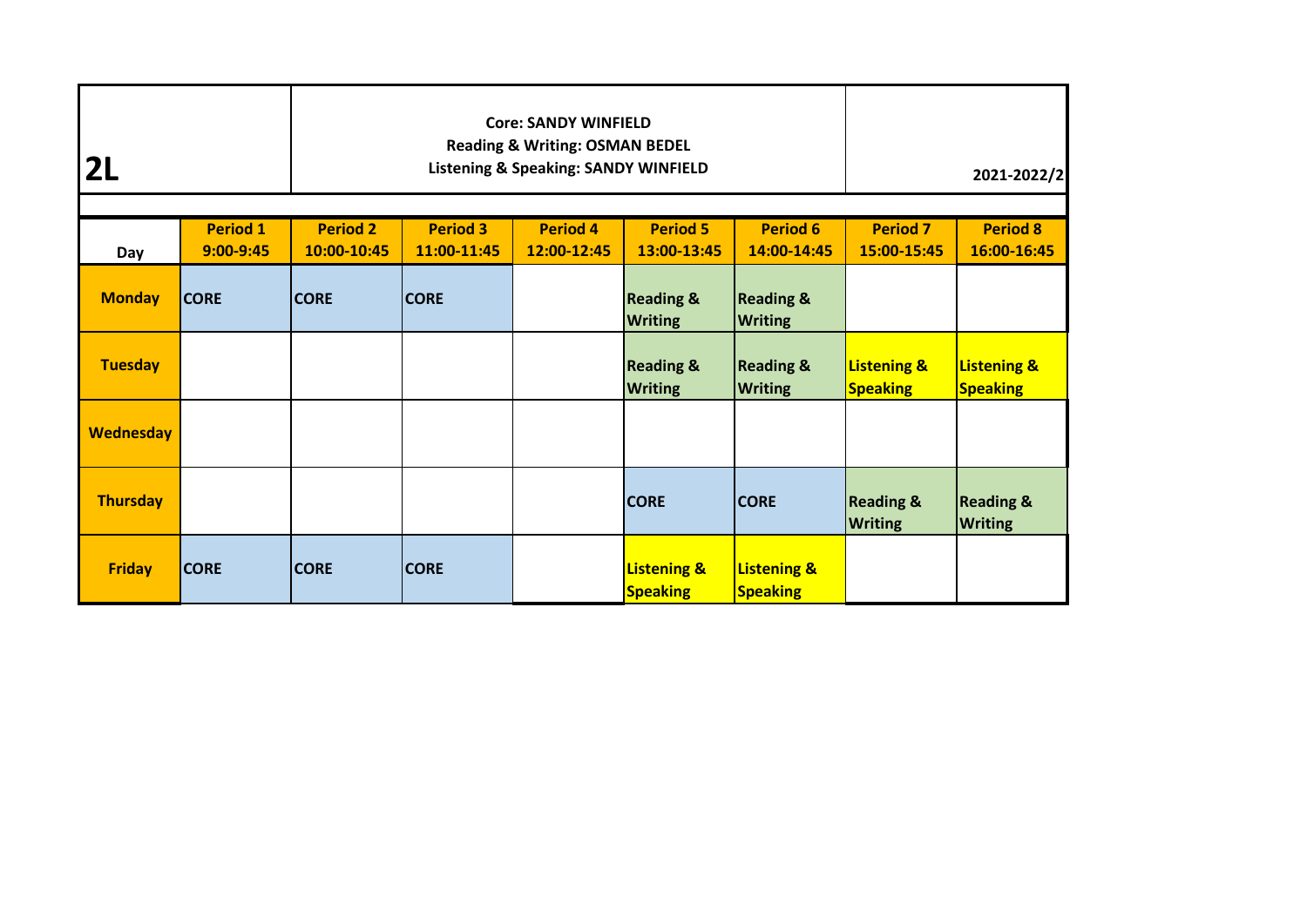| 2M               |                                |                                | <b>Core: OSMAN BEDEL</b><br><b>Reading &amp; Writing: FİKRET ERDENİZ</b><br><b>Listening &amp; Speaking: OSMAN BEDEL</b> | 2021-2022/2                               |                                           |                                           |                                           |
|------------------|--------------------------------|--------------------------------|--------------------------------------------------------------------------------------------------------------------------|-------------------------------------------|-------------------------------------------|-------------------------------------------|-------------------------------------------|
| Day              | <b>Period 1</b><br>$9:00-9:45$ | <b>Period 2</b><br>10:00-10:45 | <b>Period 3</b><br>11:00-11:45                                                                                           | <b>Period 7</b><br>15:00-15:45            | <b>Period 8</b><br>16:00-16:45            |                                           |                                           |
| <b>Monday</b>    | <b>CORE</b>                    | <b>CORE</b>                    | <b>CORE</b>                                                                                                              | <b>Reading &amp;</b><br><b>Writing</b>    | <b>Reading &amp;</b><br><b>Writing</b>    |                                           |                                           |
| <b>Tuesday</b>   |                                |                                |                                                                                                                          | <b>Reading &amp;</b><br><b>Writing</b>    | <b>Reading &amp;</b><br><b>Writing</b>    | <b>Listening &amp;</b><br><b>Speaking</b> | <b>Listening &amp;</b><br><b>Speaking</b> |
| <b>Wednesday</b> |                                |                                |                                                                                                                          |                                           |                                           |                                           |                                           |
| <b>Thursday</b>  |                                |                                |                                                                                                                          | <b>CORE</b>                               | <b>CORE</b>                               | <b>Reading &amp;</b><br><b>Writing</b>    | <b>Reading &amp;</b><br><b>Writing</b>    |
| <b>Friday</b>    | <b>CORE</b>                    | <b>CORE</b>                    | <b>CORE</b>                                                                                                              | <b>Listening &amp;</b><br><b>Speaking</b> | <b>Listening &amp;</b><br><b>Speaking</b> |                                           |                                           |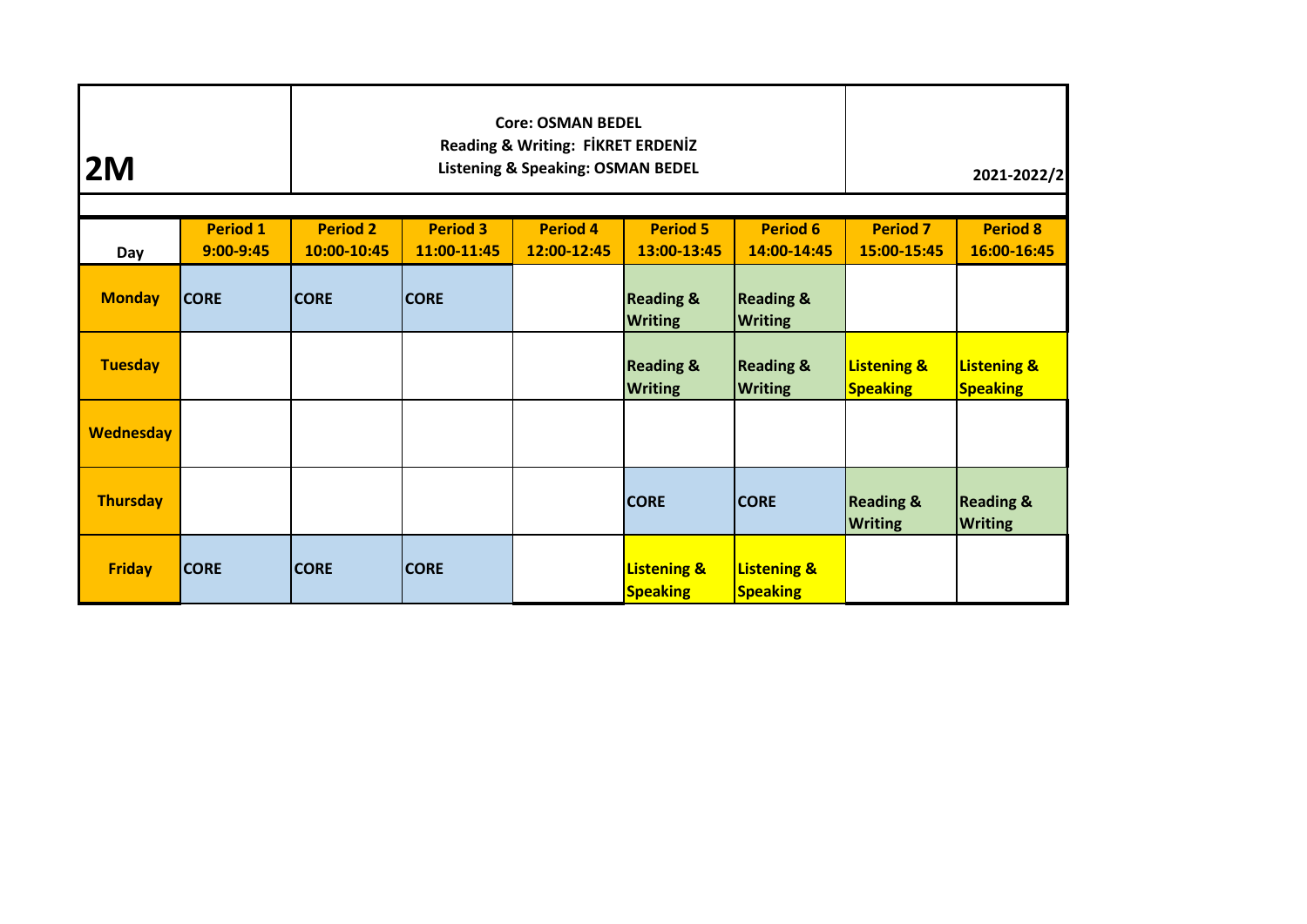| 2N                    | <b>Room 322</b>                |                                | <b>Core: HULUSİ DENKER</b><br>Reading & Writing: BURÇİN GÖNÜLŞEN<br>Listening & Speaking: UĞUR ŞATIR |                                | 2021-2022/2                               |                                           |                                        |                                        |
|-----------------------|--------------------------------|--------------------------------|------------------------------------------------------------------------------------------------------|--------------------------------|-------------------------------------------|-------------------------------------------|----------------------------------------|----------------------------------------|
|                       | <b>Period 1</b><br>$9:00-9:45$ | <b>Period 2</b><br>10:00-10:45 | <b>Period 3</b><br>11:00-11:45                                                                       | <b>Period 7</b><br>15:00-15:45 | <b>Period 8</b><br>16:00-16:45            |                                           |                                        |                                        |
| Day<br><b>Monday</b>  |                                |                                |                                                                                                      | 12:00-12:45                    | 13:00-13:45                               | 14:00-14:45                               |                                        |                                        |
| <b>Tuesday</b>        |                                |                                |                                                                                                      |                                | <b>Listening &amp;</b><br><b>Speaking</b> | <b>Listening &amp;</b><br><b>Speaking</b> | <b>Reading &amp;</b><br><b>Writing</b> | <b>Reading &amp;</b><br><b>Writing</b> |
| <b>Wednesday CORE</b> |                                | <b>CORE</b>                    | <b>CORE</b>                                                                                          |                                | <b>Reading &amp;</b><br><b>Writing</b>    | <b>Reading &amp;</b><br><b>Writing</b>    |                                        |                                        |
| <b>Thursday</b>       |                                |                                |                                                                                                      |                                | <b>CORE</b>                               | <b>CORE</b>                               | <b>Reading &amp;</b><br><b>Writing</b> | <b>Reading &amp;</b><br><b>Writing</b> |
| <b>Friday</b>         | <b>CORE</b>                    | <b>CORE</b>                    | <b>CORE</b>                                                                                          |                                | <b>Listening &amp;</b><br><b>Speaking</b> | <b>Listening &amp;</b><br><b>Speaking</b> |                                        |                                        |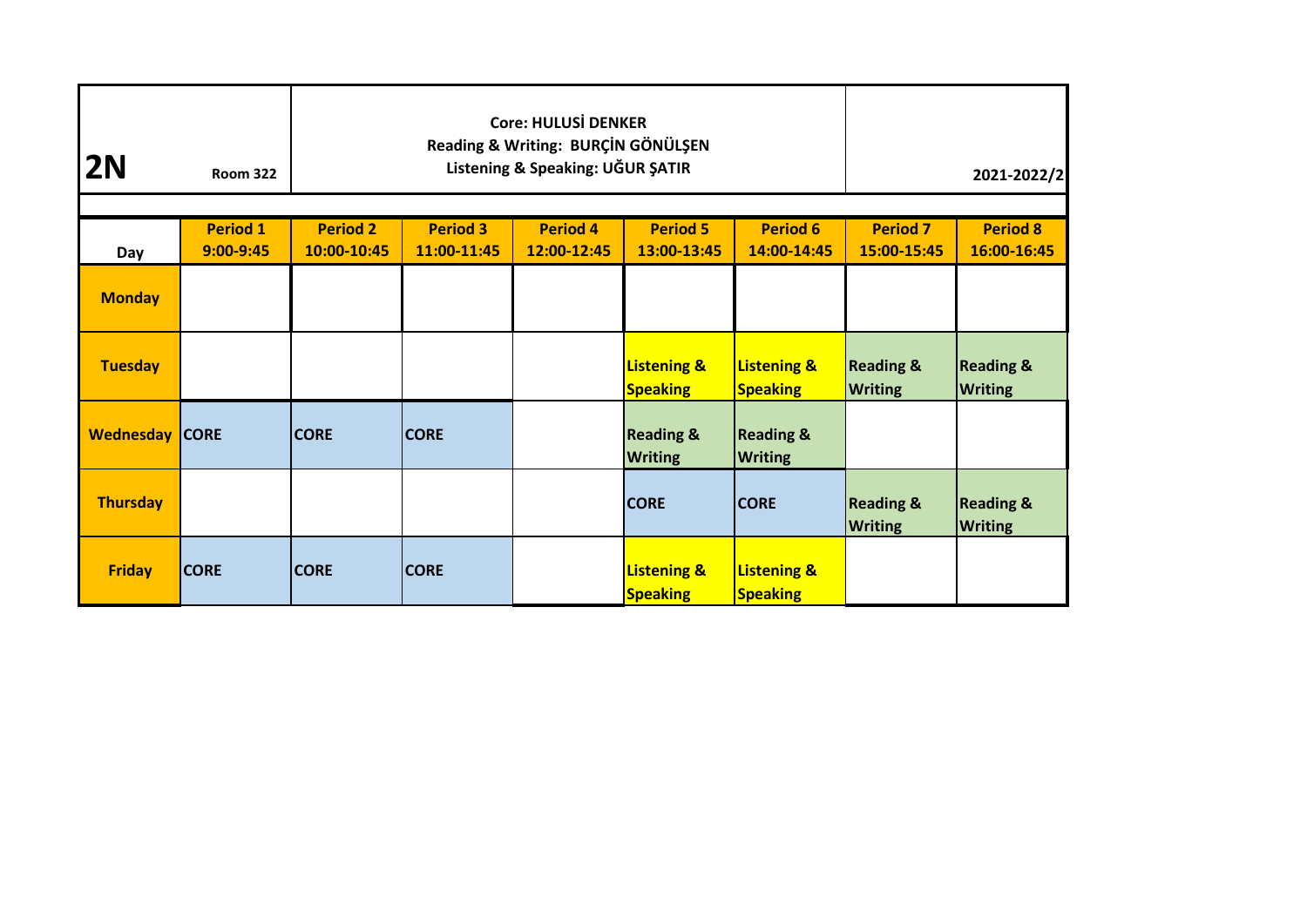| <b>3A</b>        |                                        |                                           | Reading & Writing: UĞUR ŞATIR<br>Listening & Speaking: MEHTAP YÜCE | 2021-2022/2                            |                                |                                |                                |                                |
|------------------|----------------------------------------|-------------------------------------------|--------------------------------------------------------------------|----------------------------------------|--------------------------------|--------------------------------|--------------------------------|--------------------------------|
| Day              | <b>Period 1</b><br>$9:00 - 9:45$       | <b>Period 2</b><br>10:00-10:45            | <b>Period 3</b><br>11:00-11:45                                     | <b>Period 4</b><br>12:00-12:45         | <b>Period 5</b><br>13:00-13:45 | <b>Period 6</b><br>14:00-14:45 | <b>Period 7</b><br>15:00-15:45 | <b>Period 8</b><br>16:00-16:45 |
| <b>Monday</b>    |                                        |                                           |                                                                    |                                        |                                |                                |                                |                                |
| <b>Tuesday</b>   | <b>Reading &amp;</b><br><b>Writing</b> | <b>Reading &amp;</b><br><b>Writing</b>    | <b>Reading &amp;</b><br><b>Writing</b>                             |                                        |                                |                                |                                |                                |
| <b>Wednesday</b> | Listening &<br><b>Speaking</b>         | <b>Listening &amp;</b><br><b>Speaking</b> | <b>Reading &amp;</b><br><b>Writing</b>                             | <b>Reading &amp;</b><br><b>Writing</b> |                                |                                |                                |                                |
| <b>Thursday</b>  | <b>Reading &amp;</b><br><b>Writing</b> | <b>Reading &amp;</b><br><b>Writing</b>    | <b>Listening &amp;</b><br><b>Speaking</b>                          | <b>Listening &amp;</b><br>Speaking     |                                |                                |                                |                                |
| <b>Friday</b>    | <b>Reading &amp;</b><br><b>Writing</b> | Listening &<br><b>Speaking</b>            | Listening &<br>Speaking                                            |                                        |                                |                                |                                |                                |